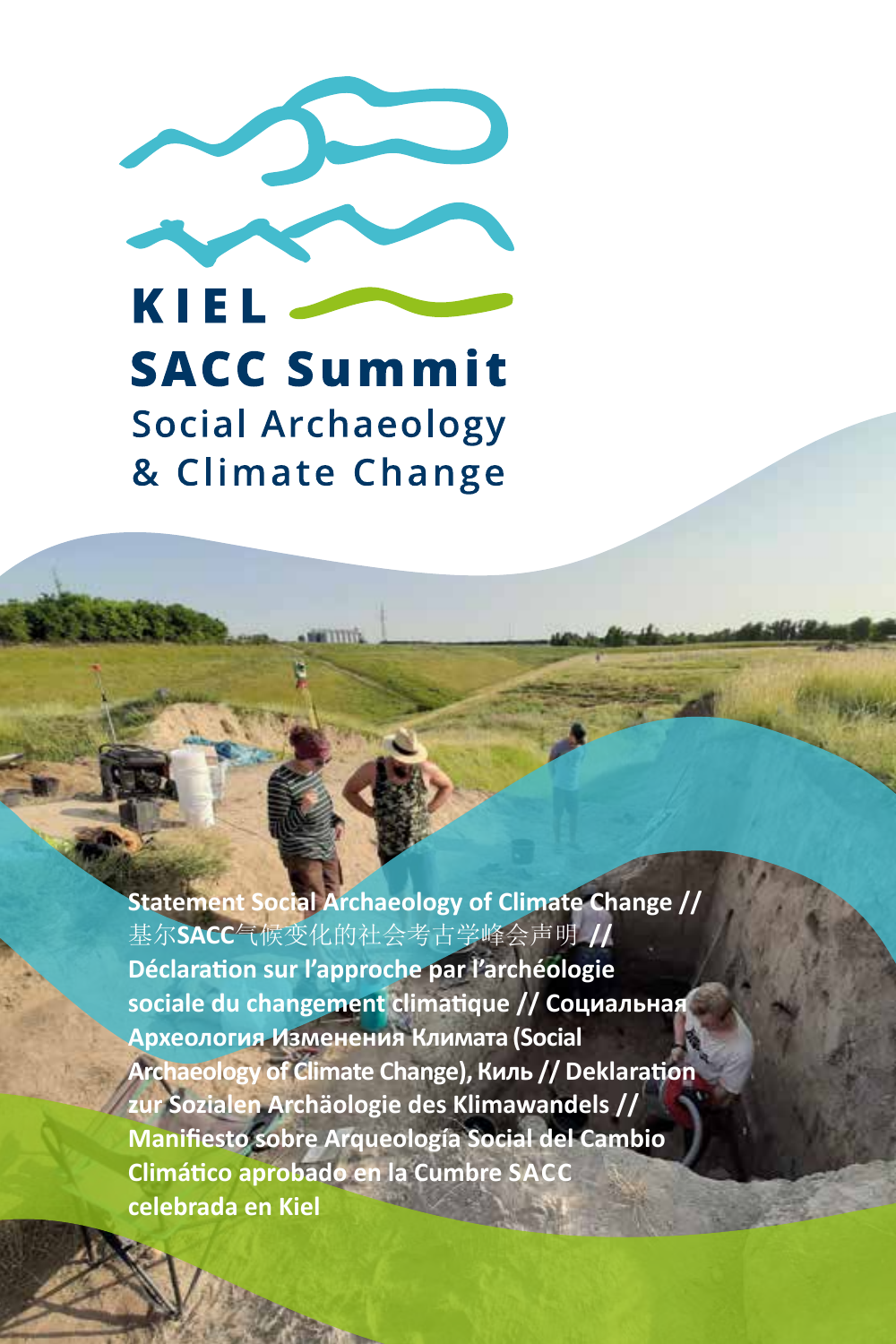## *Content*

| <b>Statement Social Archaeology of</b><br><b>Climate Change</b>                                             | 5  |
|-------------------------------------------------------------------------------------------------------------|----|
| 基尔SACC气候变化的社会考古学峰会声明                                                                                        | 13 |
| Déclaration sur l'approche par l'archéologie<br>sociale du changement climatique                            | 19 |
| Социальная Археология Изменения<br>Климата (Social Archaeology of Climate<br>Change), Киль                  | 29 |
| Deklaration zur Sozialen Archäologie<br>des Klimawandels                                                    | 39 |
| Manifiesto sobre Arqueología Social del<br>Cambio Climático aprobado en<br>la Cumbre SACC celebrada en Kiel | 49 |
| Signatories // 签字人 // Signataires //<br>Подписавший // Unterzeichner // Firmantes                           | 58 |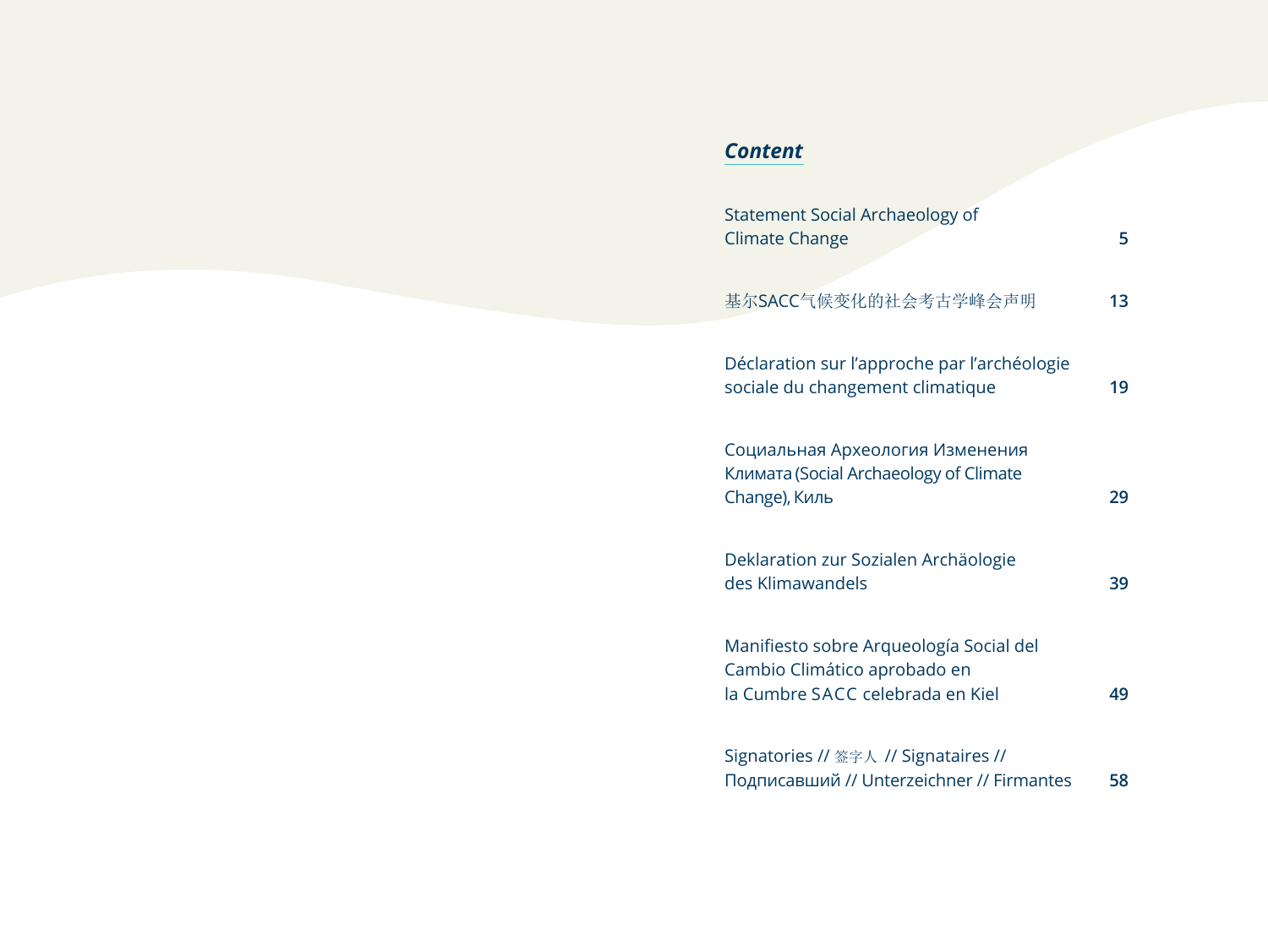# *Kiel SACC Summit Statement Social Archaeology of Climate Change*

**SACC is an independent group of researchers working on climate change in the past constituted in Kiel. The aim of SACC is to bring together international scientists and representatives of important international organisations in the fields of archaeology, paleoecology and heritage management to discuss and evaluate the contribution of archaeological and paleo-ecological research to understand the link between social, cultural, ecological and climatic change; and to highlight how archaeology, through the study of past adaptive behaviour, is able to enhance socio-ecological resilience of societies as well as their adaptive capacity to current climate change; furthermore, to contribute to the understanding of the impact of climate change on archaeological and heritage sites as well as on cultural landscapes, museums, collections, and archives.**

**SACC will hold its summit every second year with a declaration at the end of each summit. SACC is organized by a steering committee chaired by the SACC 1 organisers.**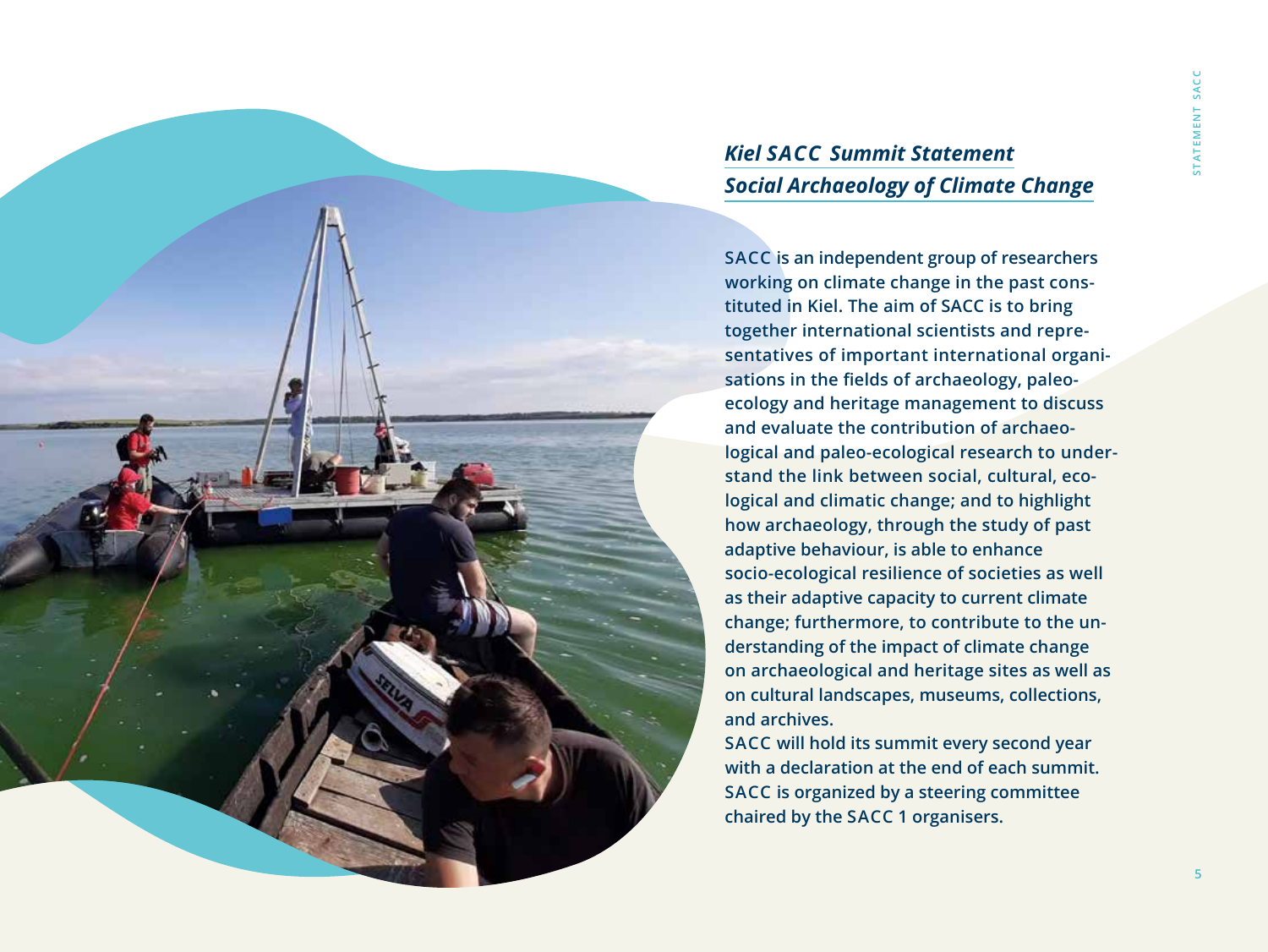Archaeology deals with human history since the very first emergence of humans. Archaeologists study the development of human societies and their interaction with the natural environment in very different historical and ecological contexts. Industrial societies are examined as are foragers or small early agrarian societies. Archaeology covers societies that first developed metal production as well as those with a diversified manufacturing system based on specialists. Non-state societies and those with first or already developed state structures are examined. Such societies are studied against the background of the most diverse ecological zones of the world, from arctic to tropical areas, from deserts to wetlands, and from inner terrestrial areas to remote islands. Archaeologists thus gather knowledge about human agency and responses to societal and environmental change not only over decades and millennia, but also in a wide variety of human and ecological contexts.

Archaeologies have a unique, deep-time perspective which can thus contribute to answering fundamental questions about how climate change affects human societies and how human societies adapt to climate change. With appropriate contributions and in interaction with other sciences, archaeology is able to provide data for an improved modelling of this dynamic due to its long-term perspective, usually in hundreds or thousands of years. For archaeology, the goal not only must be to better integrate the diversity of environmental data with our individual archives, but also to include the divergent status of different regions of the world on the agenda. Different model applications should be operationalized for different questions in order to more intensively develop a global perspective from the mostly still regional studies.

With the data and analyses already currently available, we observe adaptations and responses to climatic changes and environmental developments over millennia. Thus, archaeology already contributes answers on questions of how do humans behave in reaction to a changing climate; when and why they react, and to what affect? When did resilient structures develop and when was this not the case?

From an archaeological perspective, a tendency becomes historically tangible that suggests a connection between sustainability and social stratification. Apparently, societies with lower social stratification have a greater chance of developing forms of sustainability that can mitigate climatic stress.

The studies available thus far show a threshold with regard to the degree of social differentiation of a society, from which the actors become capable of acting or from which such a capacity to act no longer exists. Both local and regional studies on prehistory show that when societies become disconnected due to conflicts over a divergent access to resources, this leads to reduced economic productivity, which in turn can affect demographic factors. This, in turn, results in a reduction of the possibilities to develop sustainable structures and to create conditions for resilience to climatic changes.

From the vantage point of archaeological evidence, there are clear tendencies that highlight how demography, social stratification, and resource management are significantly interlinked. A key lesson of research informing this statement is that generalizations about society and climate change need to factor in variability across the planet's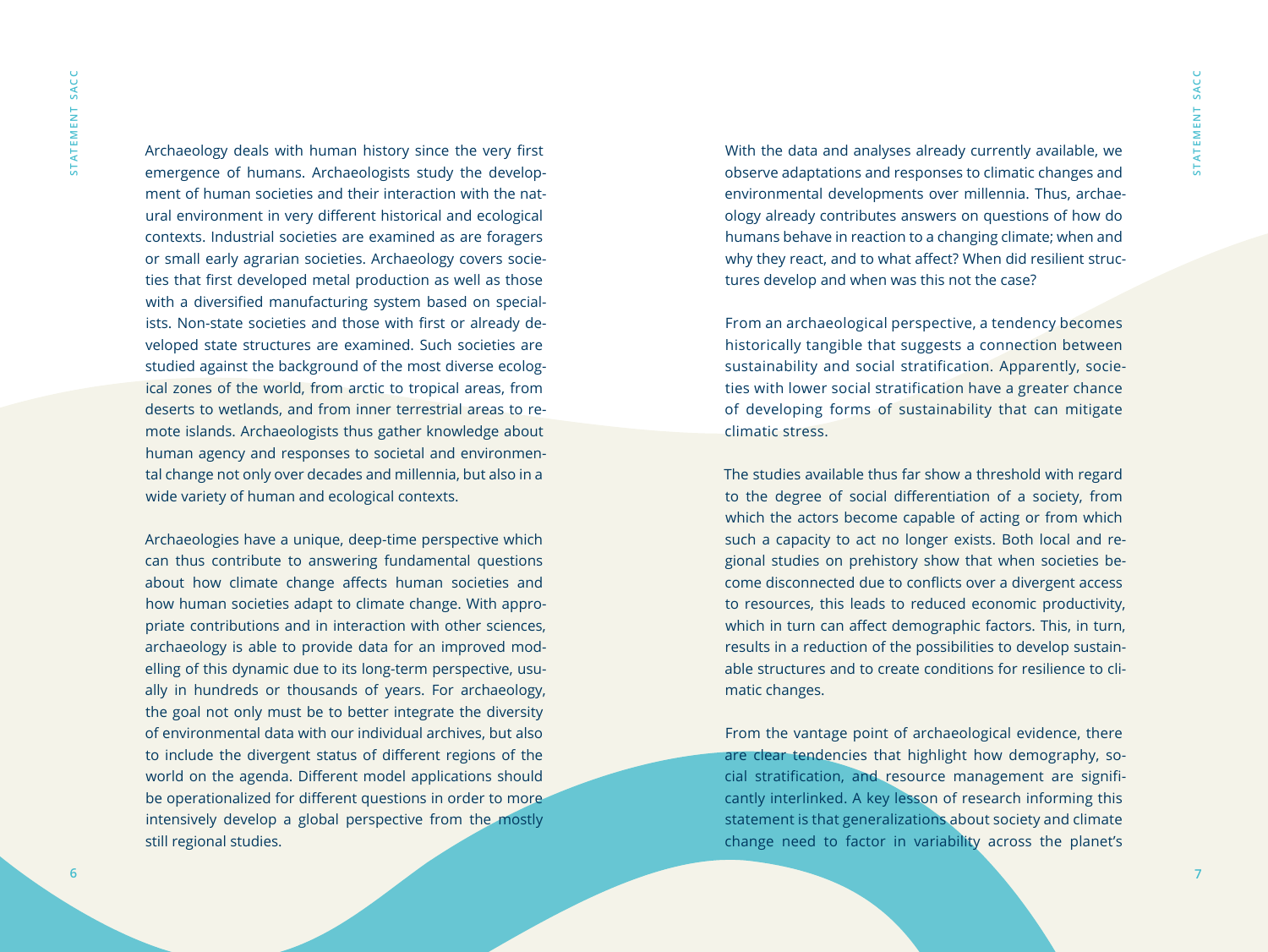biomes. Among the insights that emerge is that demography, social stratification, the organization of labor division, play important roles in developing forms of sustainability. Once demography is held constant, studies available suggest a threshold exist with regard to the degree of social differentiation of a society, and how it impacts the way actors are capable of acting in relation to climate change.

Archaeologically, it becomes clear that the organization of resource management has varied greatly in the past – from societies with sustainable management to those that must leave settled places after several generations. It remains striking how dependent positive resource management is on the social constitution and the ability of societies to integrate. Societies with large social differences and the non-integration of internal groups, but also neighboring groups, are mostly less capable to operate a resource management system that enables resilience to environmental changes.

From an archaeological perspective, we realize that the effects and reactions to global climatic changes vary locally and regionally. We acknowledge that neither short-term events nor climatic change lead to abrupt societal changes. Instead, in well-designed case studies, we recognize a longerterm impact and response to drastic climate events, which always become visible as a socio-environmental combination of factors and reactions.

In numerous (pre-)historical societies, we recognize an increase in food variability in, among other things, climatically induced crisis situations in order to be able to fall back on alternative food sources in the event of the failure of one food source. Diversification of food acquisition is a principle



method for coping with crises. The archaeological record is also pregnant with evidence for the ways in which societies alter their environments creatively, in some instances increasing the ability and resilience of food production. In this vein, archaeology not only documents the effects of climate change on past societies but also how human creativity and agency have transformed the trajectory of coupled socio-environmental systems enduringly.

Many of today's militaries have factored climate change into their models of potential global conflict. This is in recognition of the potential shift in key resources and space accompanying climate change that may marginalize some polities while benefitting others. Historical and archaeological studies demonstrate that competition over resources may not only lead to intersocietal conflict, but that this process may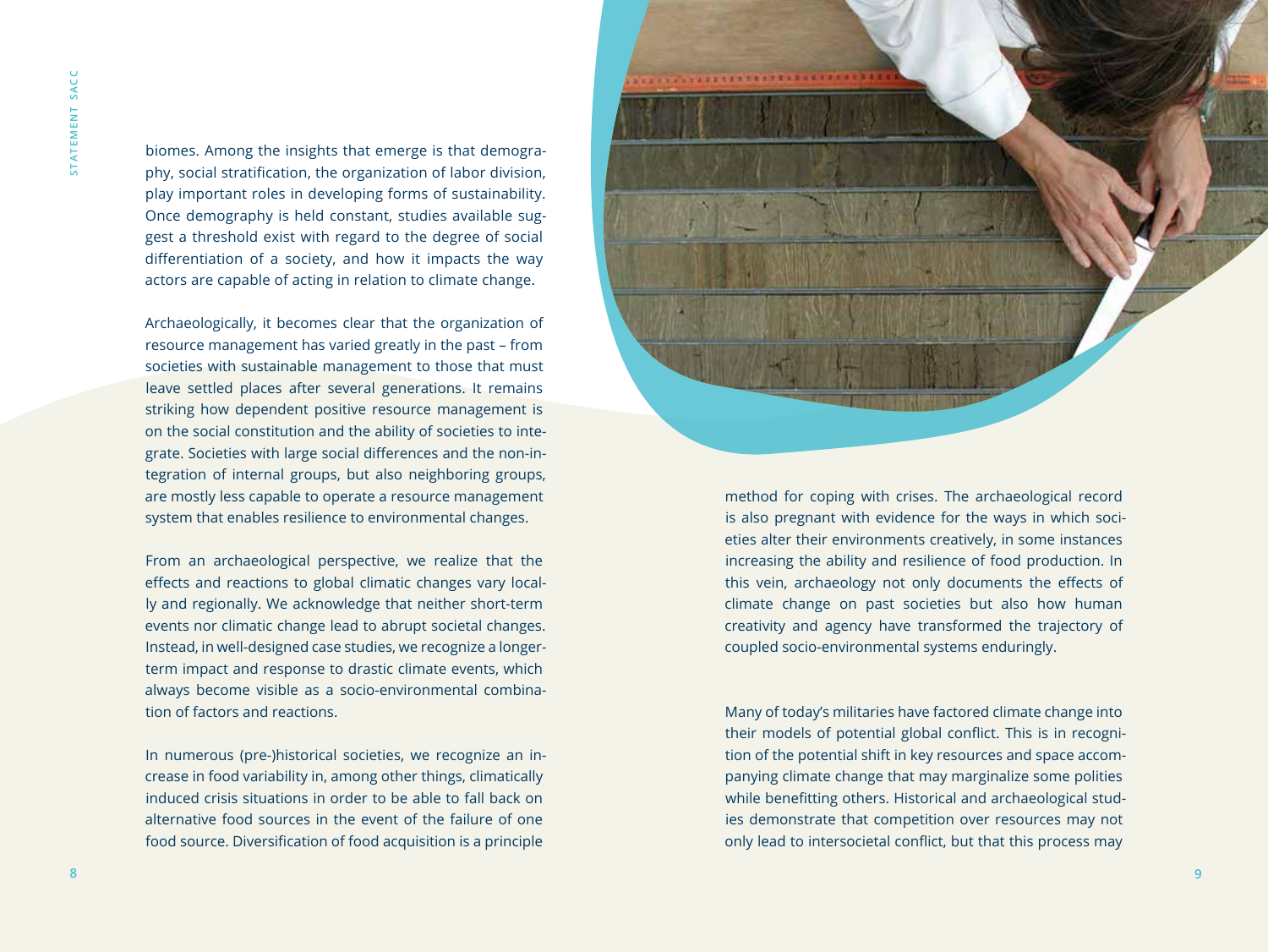alter entire landscapes as communities strive to accommodate their access to resources and the need for defense. The archaeological record also gives us a benchmark for comparing past climate changes, and the social changes they generated, with those that can be modeled for future climate scenarios. This is a sobering exercise that shows that under "business-as-usual" conditions, the geographical position of the temperature niche long favored by human populations is projected to shift more over the coming 50 years than it has moved for the last 6000 years.

Mobility is part of the basic pattern of human societies. Even in sedentary societies, between 5 –30 % of the population change their place of residence at least once. In this respect, mobile relationships can be seen as a basic practice of human societies. Forms of mobility also include involuntary forms. We can observe "climate migrants" at various times in world history. This also includes refugees fleeing violence that can be directly traced to conflicts over climatically reduced resource availability. Although historical explanations rarely point to single causes for complex events, many of the major migrations and regional abandonments documented prior to modern times seem to be strongly associated with major climatic events or trends.

The impacts of climate change on near and distant past societies are clear from the archaeological record, and archaeological communities are recognizing the significance of Indigenous sciences and traditional knowledge in this work. Differently perceived and articulated from Western scientific principles, yet equally as systematically structured, Indigenous and traditional perspectives are critical for the context of climate change impacts. Our collective understanding of these impacts is strengthened through collaboration with Indigenous peoples and traditional communities, whose knowledge and worldview includes long-term, evidence-based histories of the places where they live and practical engagements with what is happening in their surroundings. To further decolonize our approaches to the issue, democratize our proposals for the future, and develop a holistic perspective we shall work with indigenous groups and traditional societies as equal partners.

All of the subjects represented in the previous topics – social inequality, resource management, food security, mobility, conflict – have major consequences for human security. The seven dimensions of human securities defined by the United Nations — economic, food, health, environmental, personal, community, and political — are viewed as necessary conditions for peace. Archaeologists have demonstrated that the circumstances surrounding competition over resources – reduced mobility, living under siege conditions, malnutrition – contribute to social stress and increasing fragility of immune systems. In turn, human societies become more vulnerable to both chronic diseases, acute epidemics, and social upheaval.

Furthermore, most of the prehistoric and historic studies conducted by archaeologists have shown that climate change, natural catastrophes, pandemics, etc. did not leave people helpless, but they actively and creatively tried to find solutions. Even when concerted efforts sometimes failed, gained trust in the capabilities of societies facing changes could be bolstered by archaeology.

Finally, archaeologists recognize that the accelerated loss of cultural heritage from the impacts of climate change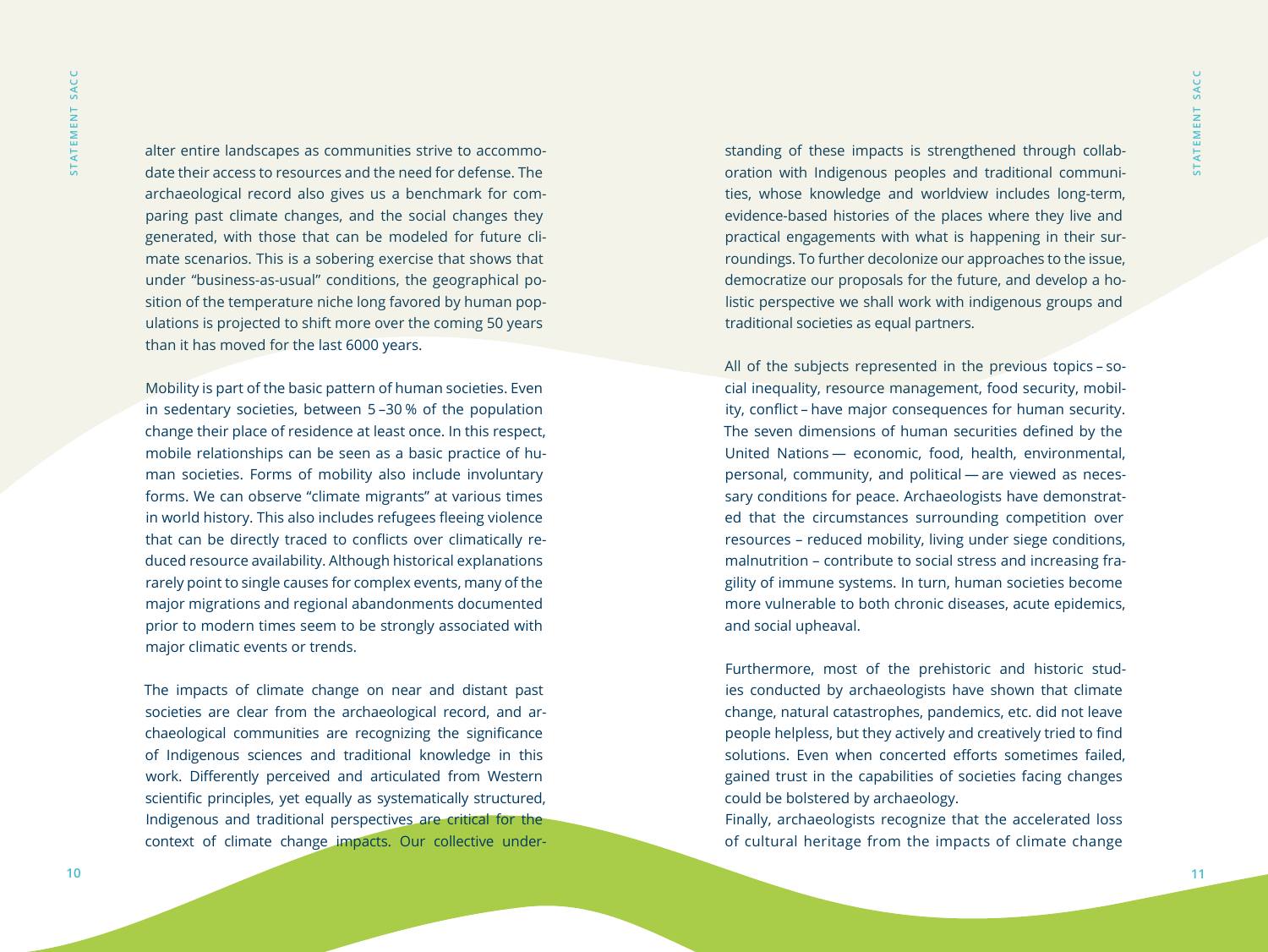removes the possibility of engaging with significant portions of human history. The well-being, resilience, and identity of communities who interact with these places is thus also threatened by resource loss.

*approved and signed on September 6, 2021 by signatories (p. 58)*



## 基尔**SACC**气候变化的社会考古学峰会声明

SACC是一个成立于基尔,致力于古气候变化研究的 独立研究小组。SACC的宗旨在于将国际学者和来自 考古学、古生态学和遗产管理重要领域的代表聚集 在一起,讨论和评估考古学和古生态学研究对理解 社会、文化、生态和气候变化之间的关联性所能作 出的贡献;同时, (SACC)也强调考古学如何通过 研究古代适应行为来提升当代社会在面对新近气候 变化时的社会-生态韧性和适应能力;此外(SACC) 还致力于了解气候变化对考古和遗产遗址以及文化 景观、博物馆、收藏品和数据库的影响。

SACC将会每两年举行一次峰会,并在每次峰会结束 时发表声明。SACC 由指导委员会组织和SACC 1组 织者主持。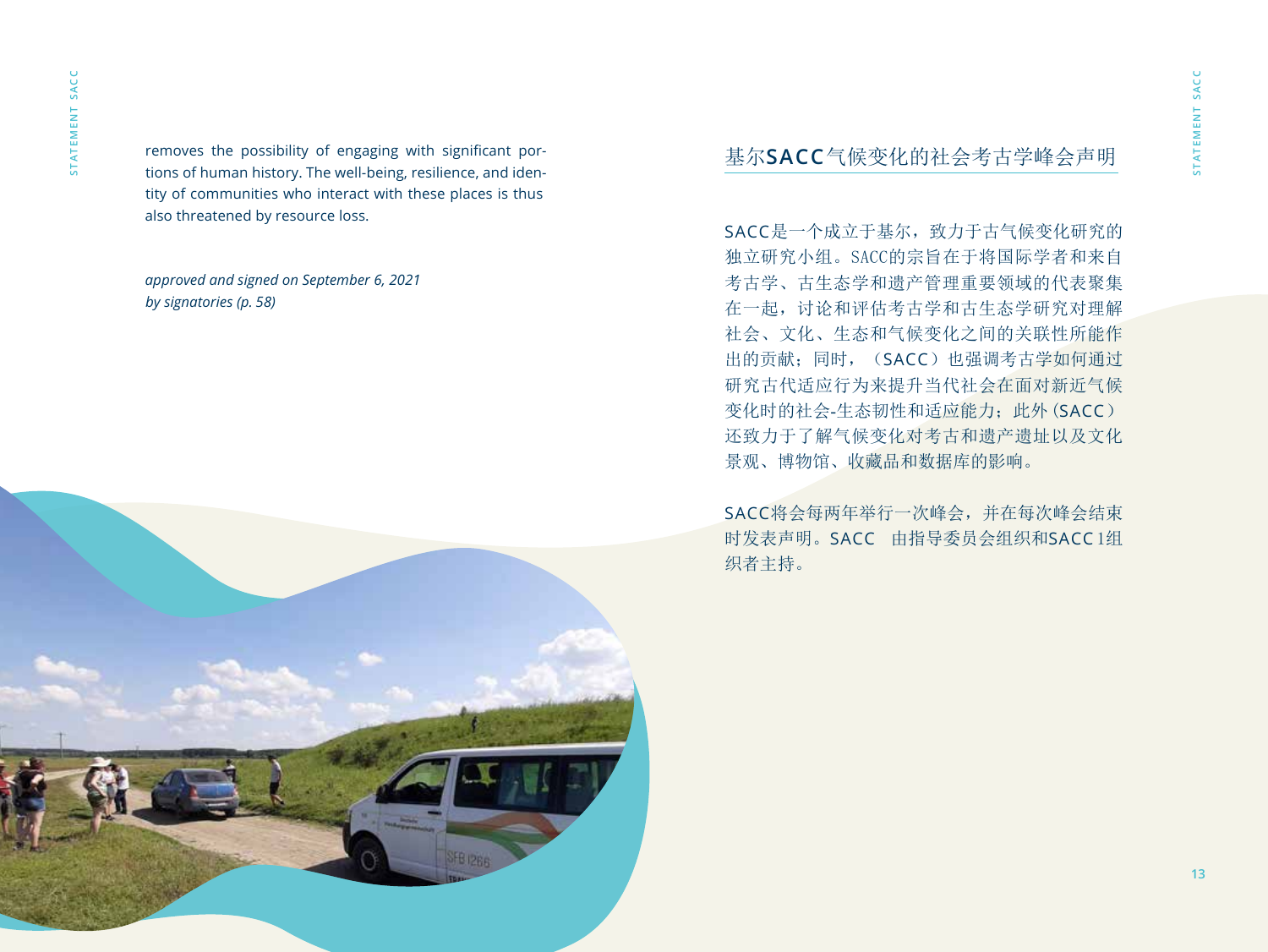考古学面对的人类历史可以追溯到人类首次出现以来。考古学 家们研究的是人类社会的发展及其在不同的历史和生态背景下 与自然环境之间的互动。工业社会与狩猎者(社会)或者早期 小型农业社会一样受到考察。考古学(研究)不仅涵盖了那些 最早发展了金属生产的社会,同时还涵盖了那些基于专业生产 者而发展了多元制造体系的社会。非国家社会,具有最初国家 形态或者已经发展了国家结构的社会都会被考察研究。对这些 社会的研究(不受生态背景的限制)背景涵盖了世界上最多样 化的生态区,从北极到热带地区,从沙漠到湿地,从内陆地区 到偏远的岛屿地区。因此,考古学家获得的关于人类及其应对 社会和环境变化的知识,不仅可以(涵盖)数十年以及数千年 的时间范围,还可以(涵盖)多种多样的人类和生态背景。

考古学具有独特的、深入的视角,因此有助于回答气候变化是 如何影响人类社会以及人类社会是如何适应气候变化的这些基 本问题。通过适当的贡献以及和其他科学(研究)的相互配 合,考古学能够为这种(人类社会和气候变化之间的)动态的 改进建模提供数据,这是因为考古学拥有长时间尺度的视角, 通常是数百年或者数千年。对于考古学而言, (研究)目标不 仅必须是更好地将环境数据的多样性和我们的个人数据库相结 合起来,而且还必须将世界不同地区的不同状况列入议程。不 同的应用模式应该被实施在不同的问题上,以便从大部分仍然 是区域性的研究中更深入地发展出全球视角。

根据当前已有可用的数据和分析,我们观察到了在长达数千年 时间内(人类社会)对气候变化和环境发展的适应和响应。因 此,考古学已经为回答如下问题做出了贡献:在面对气候变化 时,人类是如何应对的?什么时候做出应对的?为什么要做出 应对?这些应对产生了什么影响?韧性结构是什么时候发展起 来的? (韧性结构)又是在什么样的案例下不会发展?

从考古学的角度来看,一种趋势在历史上变得很明朗。(这种

趋势)表明可持续性和社会分层之间存在着联系。显然,社会 分层较低的社会更有机会发展出可以减轻气候压力的可持续性 形态。

迄今为止可获得的研究显示了一个关于社会分化程度的分水 岭。以该分水岭为界,行动者或者拥有采取行动的能力,或者 不存在这种采取行动的能力。对史前史地方和区域的研究均表 明,当社会因为资源获取不同而产生冲突时,会导致经济生产 力下降,进而影响人口因素。而这些,反过来又会降低发展持 续性结构和为适应气候变化创造条件的可能性。

从有力的考古学证据来看,人口统计、社会分层和资源管理之 间存在着明显的关联。支持这一声明的研究中最重要的一课在 于,对社会和气候变化的综合研究需要考虑到整个地球生物群 落的变异性。出现的见解包括人口统计、社会分层以及劳动力 分工和劳动力组织在可持续性形态发展中扮演着重要的角色。 现有研究显示一旦人口统计保持不变,一个社会的社会分化程 度以及它是如何影响行为者应对气候变化的方式之间存在着分 水岭。

从考古学上来看,很明显,古代(社会)资源管理的组织方式 存在很大的差别-从可持续管理的社会到几代人后必须离开定居 点的社会。令人依然感到震惊的是资源管理的优化对社会构成 和社会整合能力的依赖程度。(那些)有着较大社会差异性, 群体内部以及和相邻群里之间无法整合的社会大多数无法运行 能够适应环境变化的资源管理体系。

.

从考古学的角度来看,我们意识到对全球气候变化的影响和响 应因地方和区域而异。我们承认短期事件和气候变化都不会导 致突然的社会变化。相反,在一些精心设计的案例研究中,我 们认识到剧烈气候事件(对社会)的长期影响作为社会-环境因 素的整合却往往是可见的。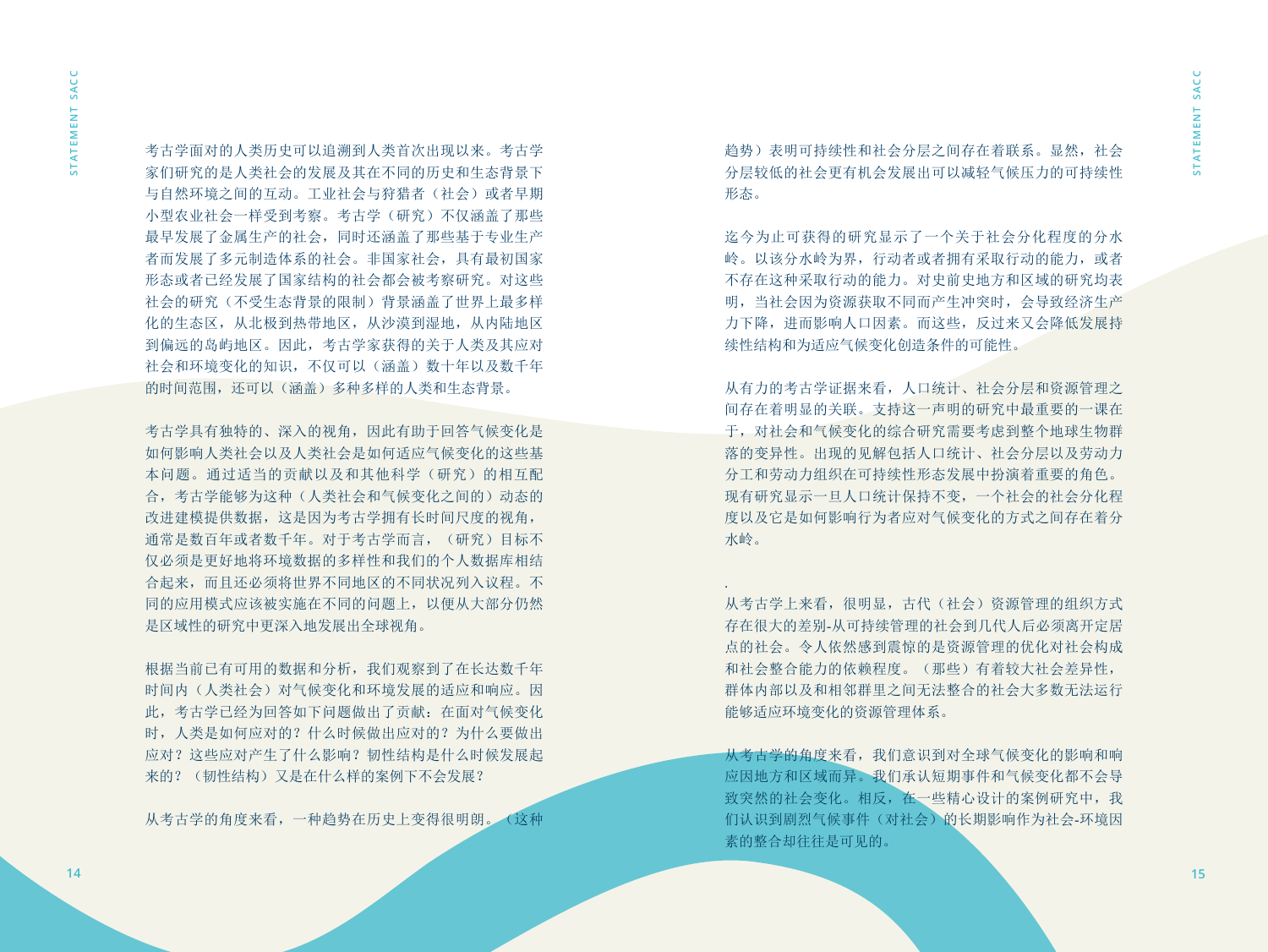.

我们认识到众多史前/历史社会,在面对气候引发的危机等情况 时,会增加食物的多样性,以此来保障当一种食物资源供给不 足时能够依靠其他的替代食物资源。食物获取的多样化是应对 危机的主要方式。同时,考古记录也包含了社会创造性地改变 环境方式的证据, (这些改变环境的方式) 在某些情况下提高 了食物生产的能力和韧性。在这方面,考古学不仅记录了气候 变化对古代社会的影响,而且也记录了人类的创造力和能动性 是如何持久地改变了社会-环境体系的轨迹。

当今很多军方已经将气候变化纳入其潜在的全球冲突模型中。 这是对气候变化导致的潜在的关键资源和空间变化的一种认 可。这种认可可以使某些政体边缘化而使其他一些政体受益。 历史和考古学家的研究证明对资源的竞争不仅可能导致了社会 之间的冲突,而且社区尽力满足资源获取和防御需求的过程也 可能会改变整个景观。考古记录还为我们提供了一个基准,以 古代环境变化和由此产生的社会变化为模型,用来比较未来的 气候情景。这是一项发人深省的工作,它表明(即使)在"一 切照旧"的前提下,长期受人类青睐的温度生态位地理区域, 预计将在即将到来的50年内发生比过去6000年还要巨大的变化。

流动性是人类社会基本形态的一部分。即使在定居社会,还是 有5-30%的人口会至少一次更换他们的居住地点。从这个角度而 言,流动性关系可以被视为人类社会的一种基本实践。流动的 形式也包括一些非自愿的形式。我们可以观察到在世界历史上 不同时期的"气候移民"。这也包括逃离暴力的难民,有些暴 力则可以直接追溯到因气候变化而造成的可用资源的减少。尽 管历史学极少用单一起因来解释复杂事件,但是目前所记录的 早于当今社会的大多数人口迁徙和区域性的摒弃似乎都与重大 气候事件或趋势有密切的关联。

考古记录很清楚地显示出气候变化对近代和远古社会的影响, 考古界也正在逐渐认识到本土科学和传统知识在这项工作中的



价值。本土和传统观点不同于西方科学的原理和阐述,但同样 具有自身的系统结构,对(了解)气候变化影响的背景至关重 要。我们对(气候变化)影响的综合理解通过与当地居民和传 统社区的合作得已加强。当地居民和传统社区的知识和世界观 包含基于他们自身生活区域的长期、有据可考的历史以及在参 与周边实践活动(中所获得的知识)。为了进一步使我们的研 究方法去殖民化,使我们对未来的建议更加民主化,并且形成 一个整体的观点,我们需要在研究中视本土群体和传统社会为 平等的合作伙伴。

所有前文涉及到的话题-社会不平等、资源管理、食物安全、流 动性、冲突-都会对人类的安全产生很大影响。联合国定义的人 类安全的七个维度包括-经济、食品、健康、环境、个人、社 区、以及政治-被视为维持和平的必要条件。考古学家已经证 明,资源竞争的情况-较低的流动性、围城下的生活、不良的营 养-会增加社会压力和免疫系统的脆弱性。反过来,人类社会变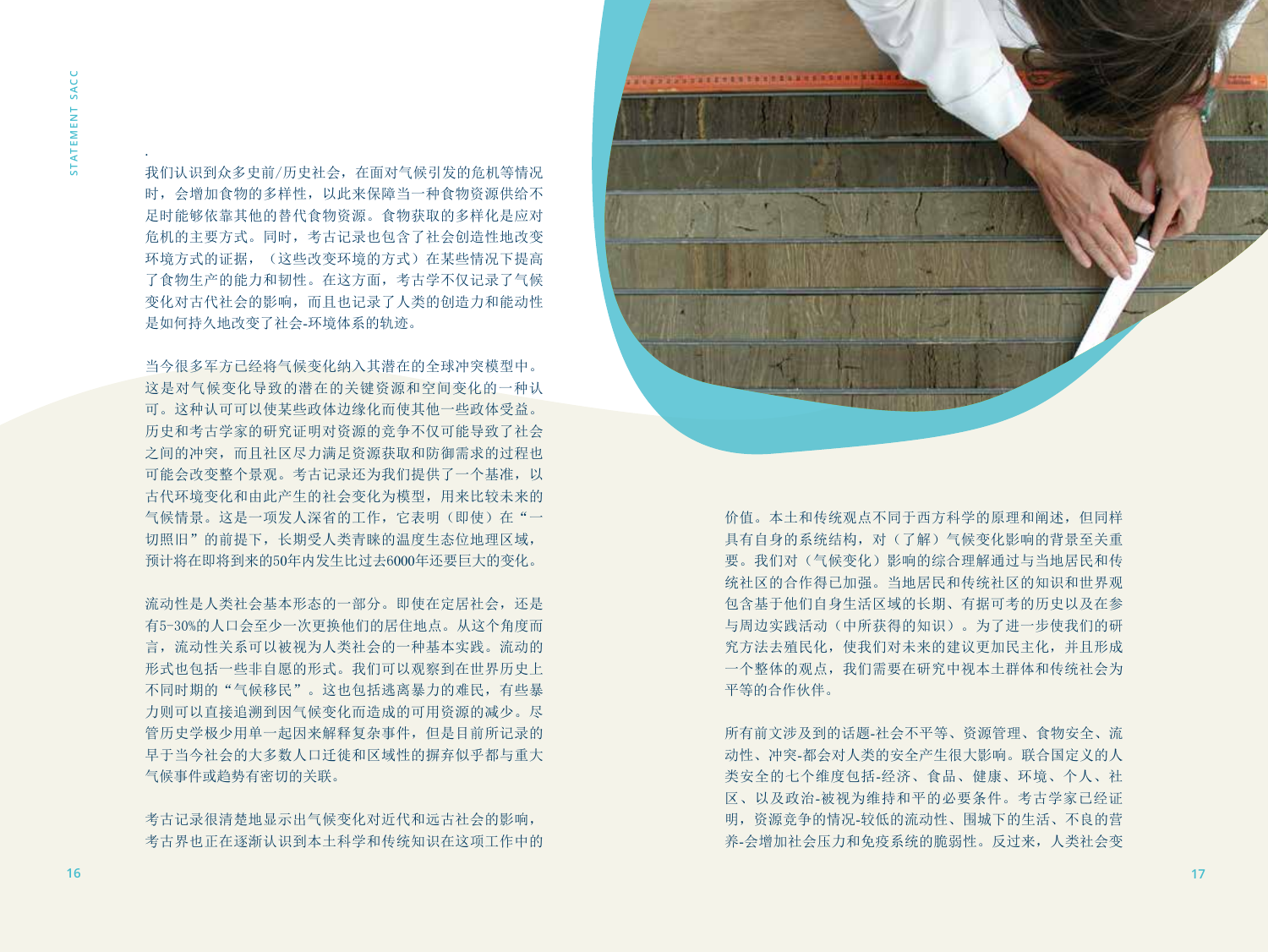**s t a t e m e n t s a c c**

**STATEMENT SACC** 

### 得更加容易受到慢性疾病、急性流行病和社会动荡的影响。

除此以外,考古学家所进行的大多数史前和历史时期的研究表 明,气候变化、自然灾害、大流行病等并没有使人类束手无 措,而是积极地、创造性地尝试寻找解决问题的方法。尽管有 些时候同心协力的努力也最终以失败告终,但是考古学(的研 究成果)支撑着我们在面对变化时也要对社会能力充满信念。

最后,考古学家还意识到由于气候变化的影响,文化遗产的加 速流失消除了(我们)参与人类历史重要部分的可能性。因 此,与这些地区相互动的社区生活、韧性、和身份信息也都受 到资源损失的威胁。

批准并签署于2021年9月6日: 签字人 (页码 58)

*Déclaration du sommet Kiel SACC sur l'approche par l'archéologie sociale du changement climatique*

**Le SACC est un groupe indépendant de chercheurs travaillant sur le changement climatique dans le passé, qui s'est formé à Kiel. L'objectif du SACC est de réunir des scientifiques internationaux et des représentants d'organisations internationales importantes dans les domaines de l'archéologie, de la paléoécologie et de la gestion du patrimoine. Il a pour objectif de discuter et d'évaluer la contribution de la recherche archéologique et paléo-écologique à la compréhension du lien entre les changements sociaux, culturels, écologiques et climatiques et de souligner comment l'archéologie, par l'étude du comportement adaptatif du passé, est capable d'améliorer la résilience socioécologique des sociétés ainsi que leur capacité d'adaptation au changement climatique actuel. En outre, il contribue à la compréhen sion de l'impact du changement climatique sur les sites archéologiques et patrimoniaux ainsi que sur les paysages culturels, les musées, les collections et les archives. Le SACC**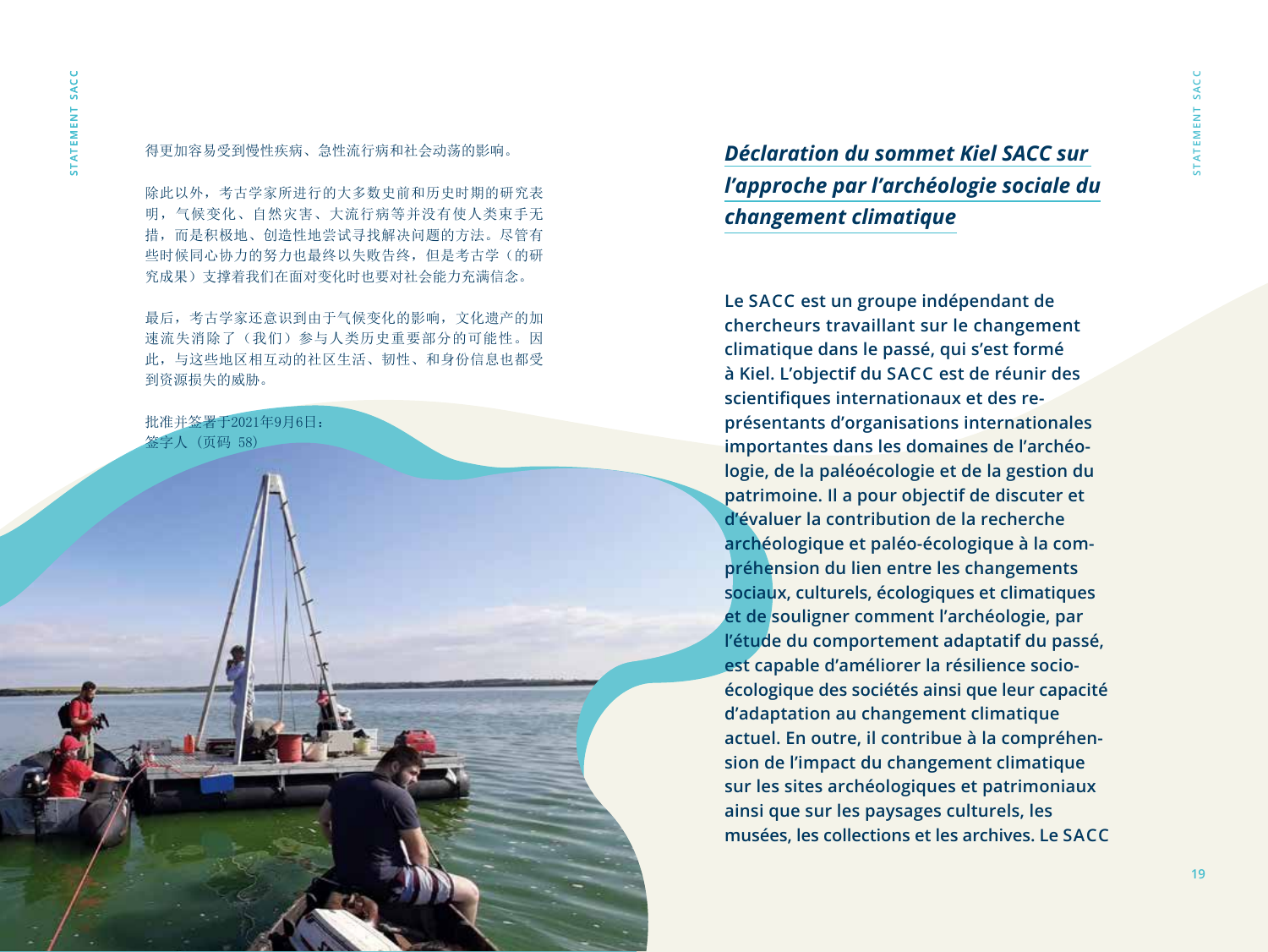**tiendra son conseil tous les deux ans avec une déclaration à la fin de chaque conseil. Il est organisé par un comité de pilotage présidé par les organisateurs de SACC 1.**

L'archéologie se consacre à l'histoire de l'humanité depuis la toute première apparition de l'homme. Les archéologues étudient le développement des sociétés humaines et leurs interactions avec l'environnement naturel dans des contextes historiques et écologiques très différents. Les sociétés industrielles sont examinées, tout comme les sociétés de subsistance ou les plus anciennes sociétés agraires. L'archéologie étudie les sociétés qui ont été les premières à développer la production de métaux, ainsi que celles dont le système de fabrication est diversifié et repose sur des spécialistes. Les sociétés non étatiques et celles dont les structures étatiques sont naissantes ou déjà développées sont examinées. Ces sociétés sont étudiées dans les zones écologiques les plus diversifiées de la planète, des zones arctiques aux zones tropicales, des déserts aux zones humides, et des zones terrestres intérieures aux îles éloignées. Les archéologues recueillent ainsi des informations sur l'action de l'homme et sur ses réponses aux changements sociétaux et environnementaux, non seulement aux échelles décennales à millénaires, mais aussi dans une grande variété de contextes sociétaux et écologiques.

L'archéologie dispose d'une perspective et d'une profondeur temporelle unique qui peut ainsi contribuer à répondre à des questions fondamentales sur la manière dont le changement climatique affecte les sociétés humaines et comment celles-ci s'adaptent au changement climatique. Avec des

contributions appropriées et en interaction avec d'autres sciences, l'archéologie est en mesure de fournir des données pour mieux modéliser sa dynamique en raison de la prise en compte du temps long, qui s'exprime généralement en centaines ou en milliers d'années. Pour l'archéologie, l'objectif doit non seulement être de mieux intégrer la diversité des données environnementales à nos archives individuelles, mais aussi de considérer le statut varié des différentes régions du monde. Différentes modes opératoires sont à envisager pour optimiser l'approche globale, sur la base d'études encore essentiellement régionales.

Avec les données et les analyses actuellement disponibles, nous observons des adaptations et des réponses aux changements climatiques et aux évolutions environnementales durant des millénaires. Ainsi, l'archéologie apporte déjà des réponses aux questions suivantes: comment les humains se comportent-ils en réaction à un changement climatique, quand, comment et pourquoi ils réagissent, et avec quels effets ? Quand des structures sociales résilientes sont-elles apparues et quand cela n'a-t-il pas été le cas ?

En archéologie, une des tendances qui devient historiquement perceptible, suggère un lien entre la durabilité et la stratification sociale. Apparemment, les sociétés à faible stratification sociale ont plus de chances de développer des formes de durabilité pour atténuer les effets du stress climatique.

Les études disponibles jusqu'à présent montrent un seuil par rapport au degré de stratification sociale d'une société, à partir duquel les acteurs sont en mesure d'agir ou à partir duquel cette capacité d'agir n'existe plus. Les études locales et régionales sur la Préhistoire montrent que lorsque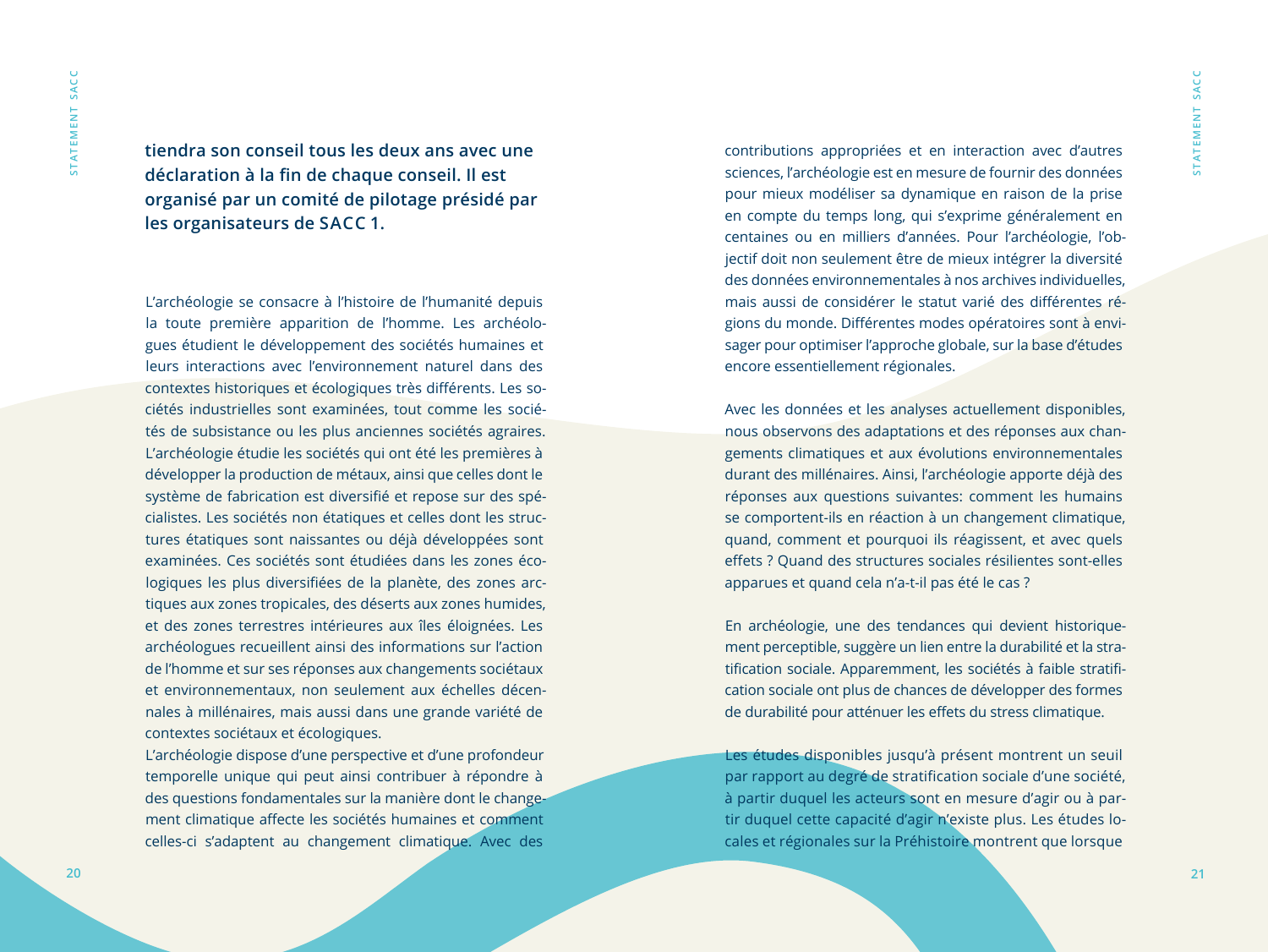les sociétés se désolidarisent en raison de conflits concernant l'accès aux ressources, cela entraîne une baisse de la productivité économique, qui peut à son tour affecter les facteurs démographiques. Ces facteurs réduisent les possibilités de développer des structures pérennes et de créer les conditions d'une résilience face aux changements climatiques.

D'après les indicateurs archéologiques, des liens étroits existent entre la démographie, la stratification sociale et la gestion des ressources. L'un des principaux enseignements de la recherche, qui sous-tend cette déclaration, est que les généralisations sur la société et le changement climatique doivent tenir compte de la variabilité des biomes de la planète.

Il en résulte notamment que la démographie, la stratification sociale, l'organisation de la division du travail, jouent des rôles importants dans le développement de formes de durabilité. Une fois que la démographie est stabilisée, les études disponibles suggèrent qu'un seuil existe par rapport au degré de différenciation sociale d'une société, et la manière dont il influence la réaction des acteurs par rapport au changement climatique.

Sur le plan archéologique, il apparaît clairement que l'organisation de la gestion des ressources a beaucoup varié dans le passé - des sociétés associées à une gestion durable à celles qui doivent quitter les lieux exploités après plusieurs générations. Il est frappant de constater à quel point la gestion optimale des ressources dépend de la structure sociale et de la capacité d'intégration des sociétés. Les sociétés présentant de grandes inégalités sociales en négligeant une partie de leur communauté, et les communautés voisines,



sont en majorité moins aptes à mettre en place un système de gestion des ressources résilient aux changements environnementaux.

Du point de vue archéologique, nous constatons que les effets et les réactions aux changements climatiques planétaires varient du niveau local à régional. Nous reconnaissons que ni les événements à court terme, ni les changements climatiques plus durables ne conduisent à des changements sociétaux abrupts. Au contraire, dans des études de cas bien élaborés, nous identifions un impact et une réponse à plus long terme aux événements climatiques sévères, qui apparaissent alors comme le résultat d'une combinaison socio-environnementale de facteurs et de réponses.

Dans de nombreuses sociétés (pré)historiques, nous observons une diversification du spectre alimentaire, entre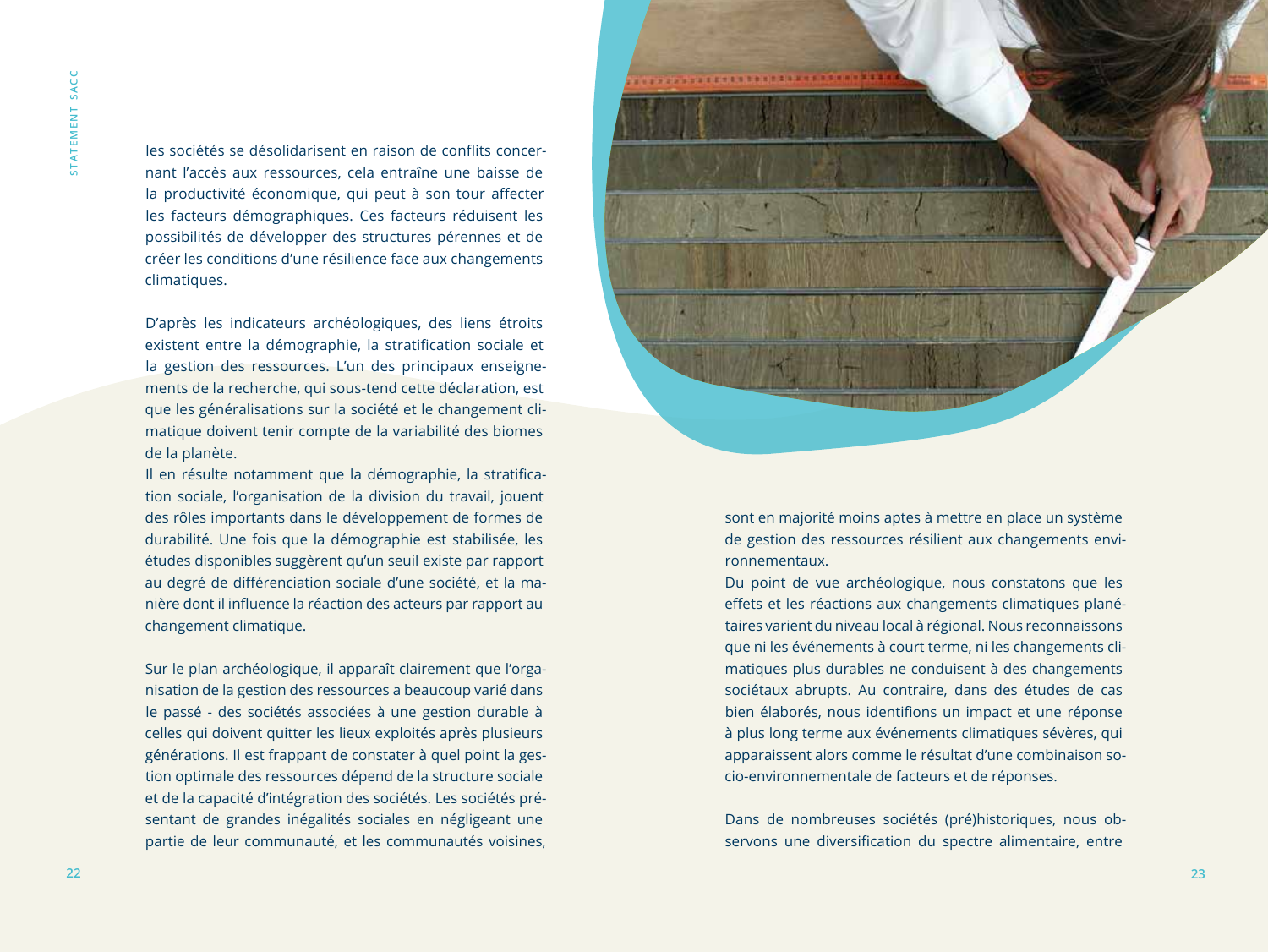SACC **s t a t e m e n t s a c c STATEMENT** 

autres, dans les situations de crise d'origine climatique, et un recours à des sources alternatives pour palier la défaillance de certaines sources alimentaires. La diversification des formes d'acquisition de nourriture est une méthode primaire pour faire face aux crises. Les archives archéologiques regorgent également de données sur la façon dont les sociétés modifient leur environnement de manière ingénieuse, en augmentant dans certains cas la capacité et la résilience de la production alimentaire. Dans cette optique, l'archéologie documente non seulement les effets du changement climatique sur les sociétés passées, mais aussi la manière dont la créativité et les actions de l'homme ont transformé durablement la trajectoire des systèmes socio-environnementaux associés.

De nombreux militaires actuels ont intégré le changement climatique dans leurs modèles de conflits mondiaux potentiels. Elles reconnaissent ainsi le risque de modification des ressources clés et de l'espace géographique qui accompagne le changement climatique et qui peut marginaliser certains pays au profit d'autres. Les études historiques et archéologiques démontrent que la compétition pour les ressources peut non seulement conduire à des conflits inter-sociétés, mais que ce processus peut modifier des paysages entiers, les communautés s'efforçant de concilier leur accès aux ressources et le besoin de se défendre. Les archives archéologiques nous fournissent également un point de référence pour comparer les changements climatiques passés, et les changements sociaux qu'ils ont engendrés, avec ce qui peut être modélisé pour les scénarios climatiques futurs. Il s'agit d'un exercice qui donne à réfléchir et qui montre que, dans des conditions «normales», les niches écologiques associées aux climats les plus favorables pour

les populations humaines devraient se modifier plus fortement au cours des 50 prochaines années qu'elles ne l'ont fait au cours des 6000 dernières années.

La mobilité fait partie du schéma de base des sociétés humaines. Même dans les sociétés sédentaires, entre 5 et 30 % de la population changent de lieu de résidence au moins une fois. À cet égard, les relations de mobilité peuvent être considérées comme un des fondements des sociétés humaines. Les formes de mobilité comprennent également des formes involontaires. Nous pouvons observer des «migrants climatiques» à différentes époques de l'histoire du monde. Cela inclut également les réfugiés fuyant la violence directement liée aux conflits liés à la réduction des ressources par le climat. Bien que les explications historiques mettent rarement en évidence des causes uniques pour des événements complexes, bon nombre des grandes migrations et des dépeuplements régionaux documentés avant l'époque moderne semblent être fortement associés à des événements ou tendances climatiques majeurs.

Les impacts du changement climatique sur les sociétés du passé proche et lointain apparaissent clairement dans les archives archéologiques, et les communautés archéologiques reconnaissent l'importance des connaissances traditionnelles et indigènes dans ce domaine. Différemment perçues et élaborées à partir des principes scientifiques occidentaux, mais tout aussi systématiquement structurées, les perceptions indigènes et traditionnelles apparaissent essentielles pour mieux saisir les impacts du changement climatique. Notre compréhension collective de ces impacts est renforcée par la collaboration avec les peuples autochtones et les communautés traditionnelles,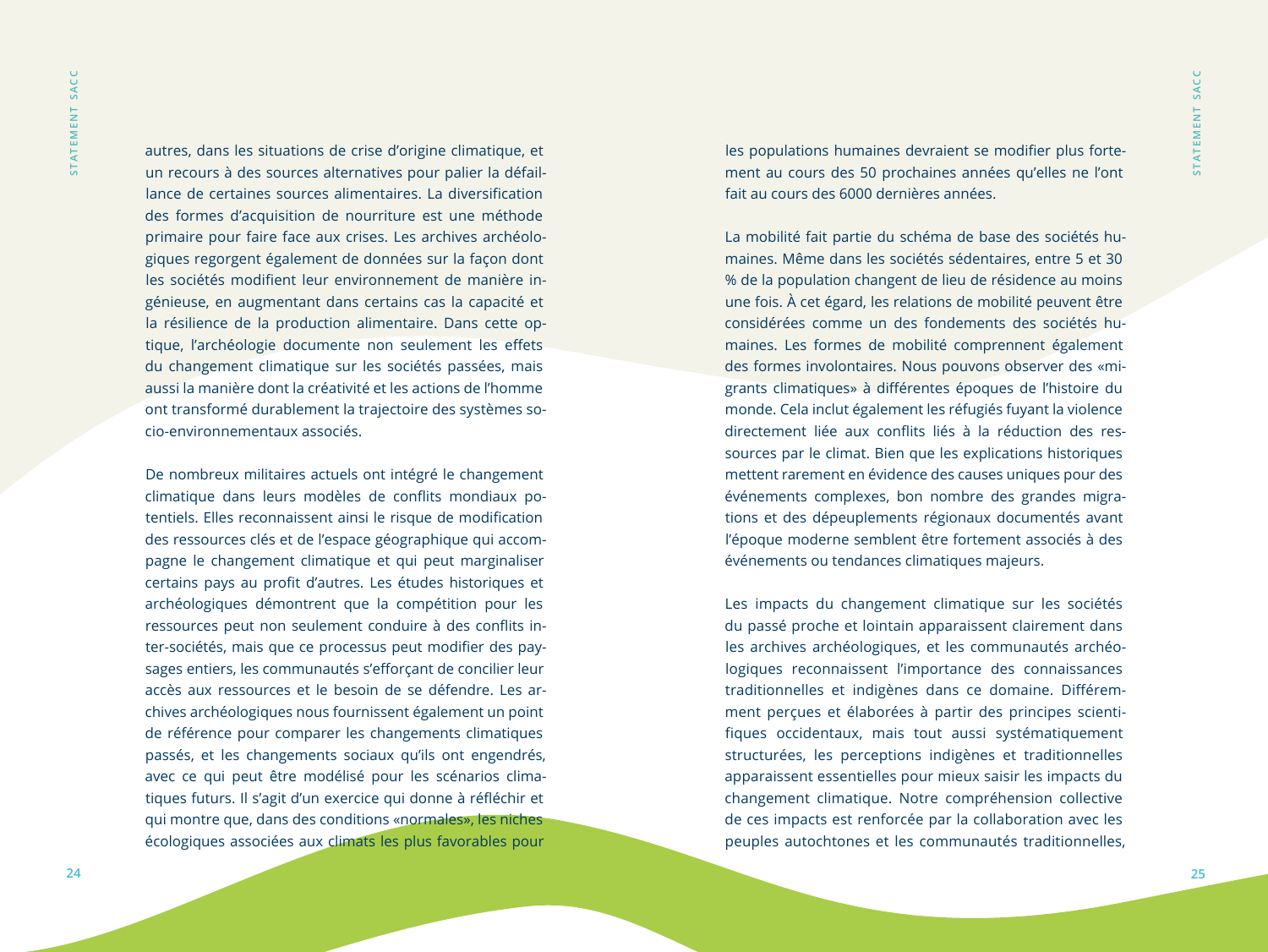dont les connaissances et la vision du monde intègrent des histoires à long terme, fondées sur des preuves, des lieux où ils vivent et des engagements pratiques par rapport à ce qui se passe dans leur environnement. Pour approfondir nos approches de la question, démocratiser nos propositions pour l'avenir et développer une perspective holistique, nous travaillerons de manière égale avec les groupes autochtones et les sociétés traditionnelles.

Tous les sujets évoqués précédemment – inégalités sociales, gestion des ressources, sécurité alimentaire, mobilité, conflits – ont des conséquences majeures sur la sécurité humaine. Les sept dimensions de la sécurité humaine définies



par les Nations Unies – économique, alimentaire, sanitaire, environnementale, personnelle, communautaire et politique – sont considérées comme des conditions nécessaires à la paix. Les archéologues ont démontré que les situations de compétition pour les ressources – mobilité réduite, vie en état de siège, malnutrition – contribuent au stress social et à la fragilité croissante des systèmes immunitaires. À leur tour, les sociétés humaines deviennent plus vulnérables aux maladies chroniques, aux épidémies aiguës et aux bouleversements sociaux.

En outre, la plupart des études préhistoriques et historiques menées par les archéologues ont montré que les changements climatiques, les catastrophes naturelles, les pandémies, etc. ne laissaient pas les peuples impuissants, mais qu'ils tentaient de trouver des solutions de manière active et imaginative. Même lorsque les efforts concertés ont parfois échoué, la confiance dans les capacités des sociétés confrontées aux changements a pu être étayée par les recherches archéologiques.

Enfin, les archéologues reconnaissent que la perte accélérée du patrimoine culturel due aux impacts du changement climatique menace la préservation de portions importantes de l'histoire humaine. Le bien-être, la résilience et l'identité des communautés qui interagissent avec ces archives du patrimoine humain sont donc également menacés par la perte de ressources.

*approuvé et signé le 6 septembre, 2021 par signataires (p. 58)*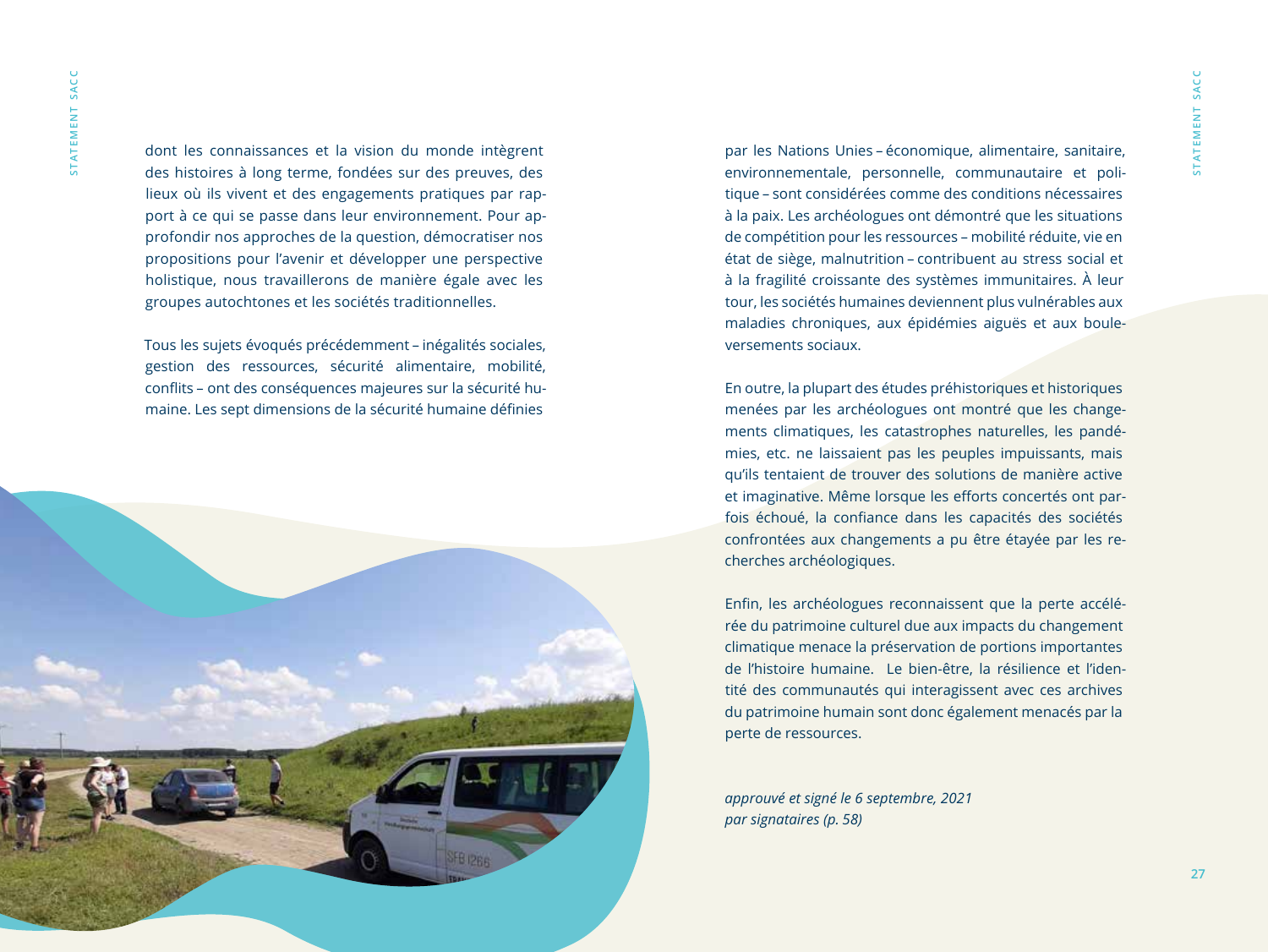

*Заявление саммита SACC: Социальная Археология Изменения Климата (Social Archaeology of Climate Change), Киль*

**SACC – это независимая группа исследователей, работавших над проблемой изменения климата в прошлом, созданная в городе Киль. Целью SACC является объединение ученых и представителей важных международных организаций в области археологии, палеоэкологии и управления наследием из разных стран для обсуждения и оценки вклада археологических и палеоэкологических исследований в понимание связи между социальными, культурными, экологическими и климатическими изменениями. Здесь необходимо подчеркнуть, что археология, изучая адаптивное поведение в прошлом, может повысить социально-экологическую устойчивость обществ, а также их способность адаптироваться к текущему изменению климата. Кроме того, важная цель работы группы – способствовать пониманию воздействия изменения климата на археологические памятники и объекты**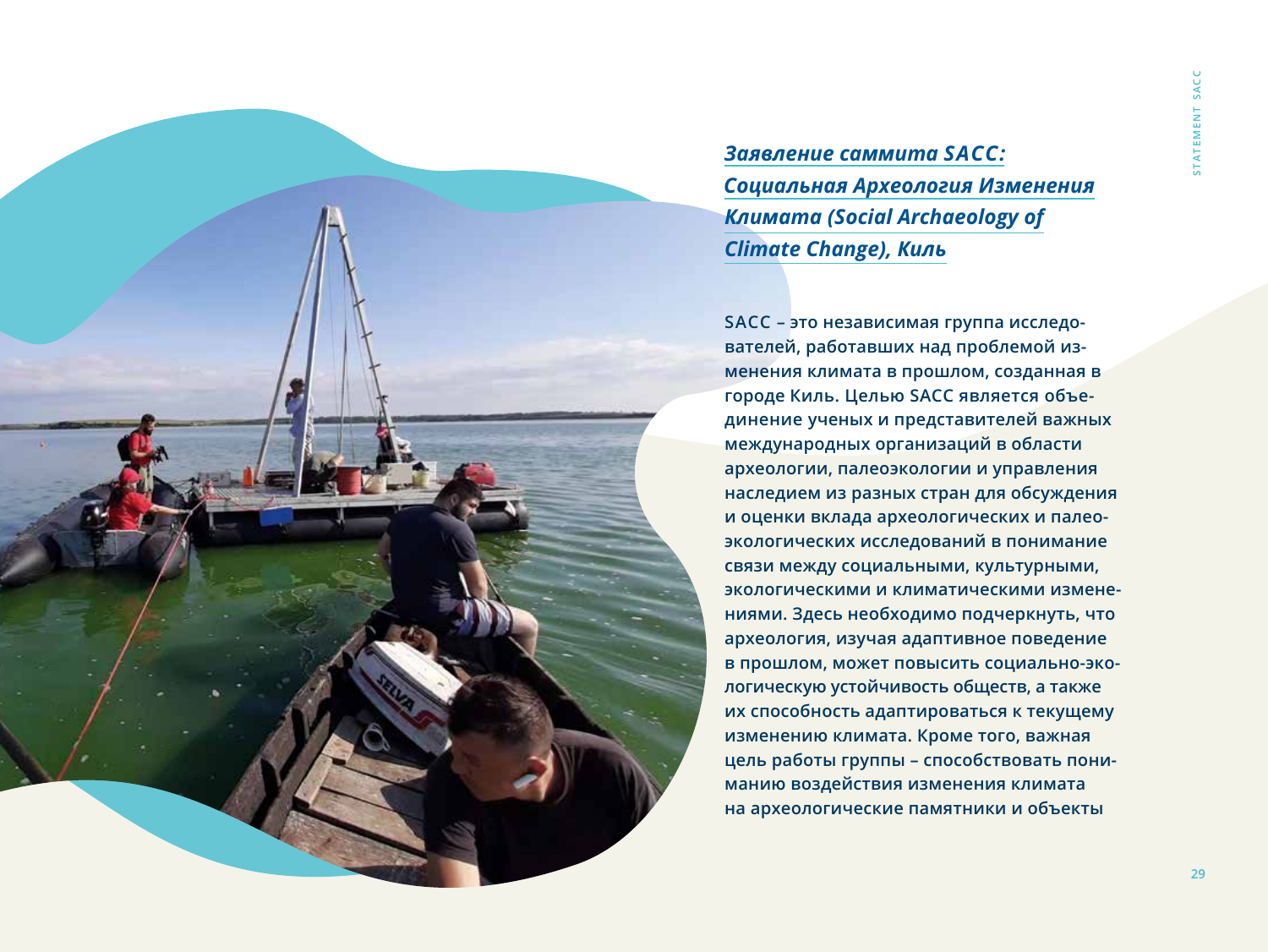**наследия, а также на культурные ландшафты, музеи, коллекции и архивы.**

**SACC будет проводить свои саммиты раз в два года с декларацией в конце каждого саммита. SACC организован руководящим комитетом под председательством организаторов SACC 1.**

Археология занимается историей человечества с момента его появления. Археологи изучают развитие человеческих обществ и их взаимодействие с природной средой в самых разных исторических и экологических контекстах. Индустриальные общества исследуются так же, как общества собирателей или небольшие ранние аграрные общества. Археология охватывает общества, которые первыми развили производство металлов, а также общества с диверсифицированной производственной системой, основанной на специализации. Исследуются догосударственные общества и общества с начальными или уже развитыми государственными структурами. Такие общества изучаются на фоне самых разнообразных экологических зон мира, от арктических до тропических, от пустынь до болотистых местностей и от внутренних районов суши до отдаленных островов. Таким образом, археологи собирают знания о деятельности человека и реакции на изменения в обществе и окружающей среде не только на протяжении десятилетий и тысячелетий, но и в самых разных человеческих и экологических контекстах.

Археологии обладают уникальной и глубокой временной перспективой, которая может поспособствовать ответу на фундаментальные вопросы о том, как изменение климата влияет на человеческие общества и как человеческие общества адаптируются к изменению климата. При соответствующем вкладе и во взаимодействии с другими науками археология может предоставить данные для улучшенного моделирования этой динамики благодаря своей долгосрочной перспективе, обычно на сотни или тысячи лет. Для археологии цель должна заключаться не только в том, чтобы лучше объединить разнообразные данные об окружающей среде с нашими индивидуальными архивами, но и во включении в повестку дня различного статуса различных регионов мира. Для решения различных вопросов следует применять различные приложения к моделям, чтобы более интенсивно развивать глобальную перспективу на основе, по большей части все еще, региональных исследований.

Имея уже доступные на сегодняшний день данные и анализы, мы наблюдаем адаптации и реакции на климатические изменения и развитие окружающей среды на протяжении тысячелетий. Таким образом, археология уже дает ответы на вопросы о том, как люди ведут себя в ответ на изменение климата; когда и как они реагируют и на что влияют? Когда появились устойчивые конструкции, а когда их не было.

С археологической точки зрения становится исторически ощутимой тенденция, предполагающая связь между устойчивостью и социальной стратификацией. Судя по всему, общества с более низким социальным расслое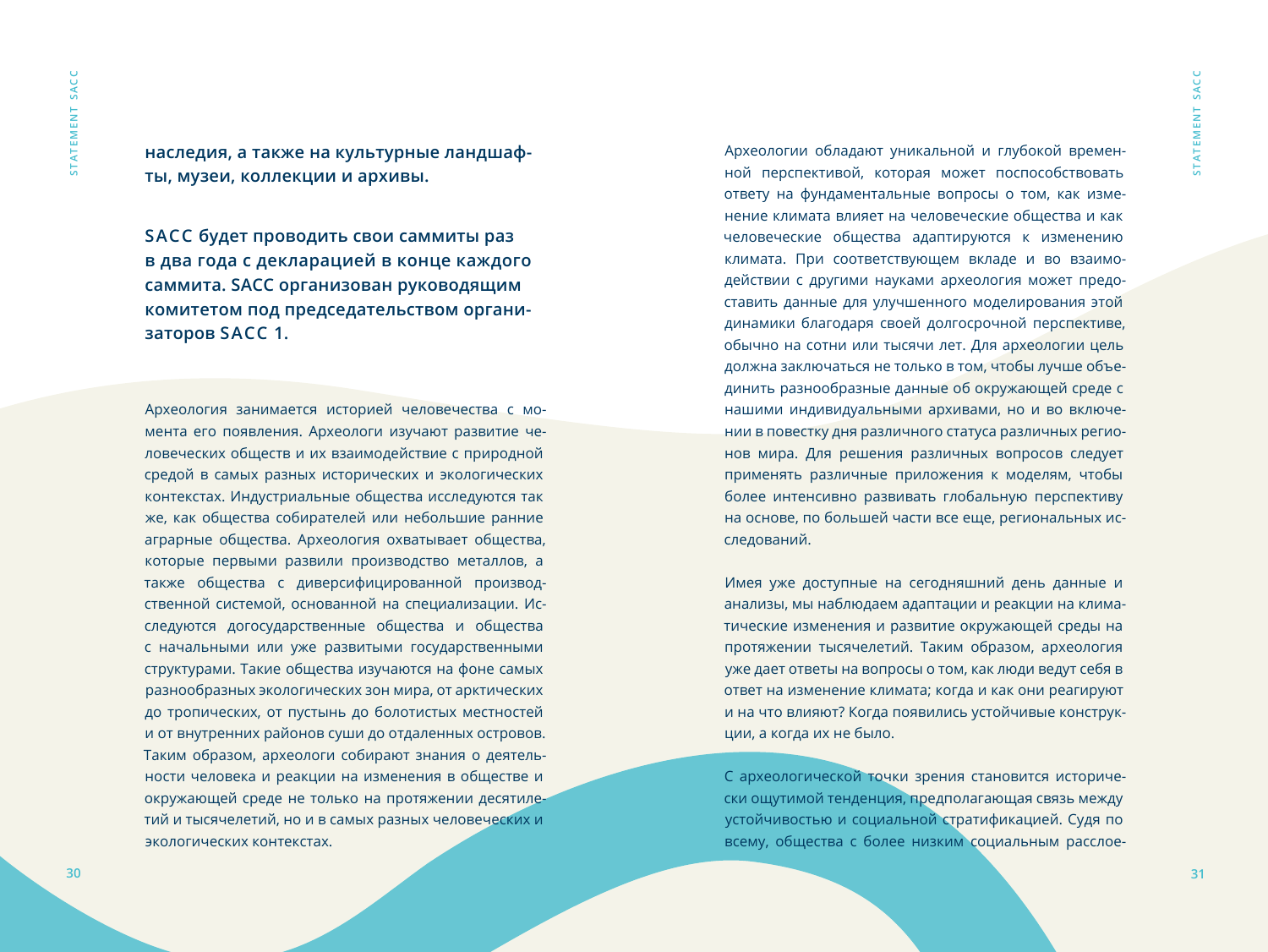нием имеют больше шансов на развитие форм устойчивости, которые могут смягчить климатический стресс.

Доступные исследования показывают порог в отношении степени социальной дифференциации общества, начиная с которого «актёры» становятся способными действовать, или начиная с которого такая способность действовать пропадает. Как местные, так и региональные исследования доисторических времен показывают, что, когда общества становятся разобщенными из-за конфликтов по поводу различного доступа к ресурсам, это приводит к снижению экономической производительности, что, в свою очередь, может повлиять на демографические факторы. Это, в свою очередь, приводит к сокращению возможностей для развития устойчивых структур и создания условий для устойчивости к климатическим изменениям.

С точки зрения археологических свидетельств, существуют явные тенденции, которые подчеркивают, что демография, социальная стратификация и управление ресурсами в значительной степени взаимосвязаны. Ключевой урок исследования, подтверждающий это утверждение, заключается в том, что обобщения, касающиеся общества и изменений климата, должны учитывать изменчивость биомов планеты. Среди выводов можно отметить то, что демография, социальное расслоение, организация разделения труда играют важную роль в развитии форм устойчивости. Имеющиеся исследования показывают существование порога степени социальной дифференциации общества и его влияние на то, как субъекты способны действовать в связи с изменением климата, с условием, что демография остается неизменной.

**s t a t e m e n t s a c c**

С точки зрения археологии, становится ясно, что организация управления ресурсами сильно варьировалась в прошлом – от обществ с устойчивым управлением до тех, которые были вынуждены покидать населенные пункты спустя несколько поколений. По-прежнему поражает, насколько успешное управление ресурсами зависит от устройства общества и его способности к интеграции. Общества с большими социальными различиями и отсутствием интеграции внутренних групп, а также и с соседними группами, как правило, менее способны управлять системой, которая обеспечивает устойчивость к изменениям окружающей среды.

С археологической точки зрения мы понимаем, что последствия и реакция на глобальные климатические изменения варьируются в зависимости от местности и региона. Мы признаем, что ни краткосрочные события, ни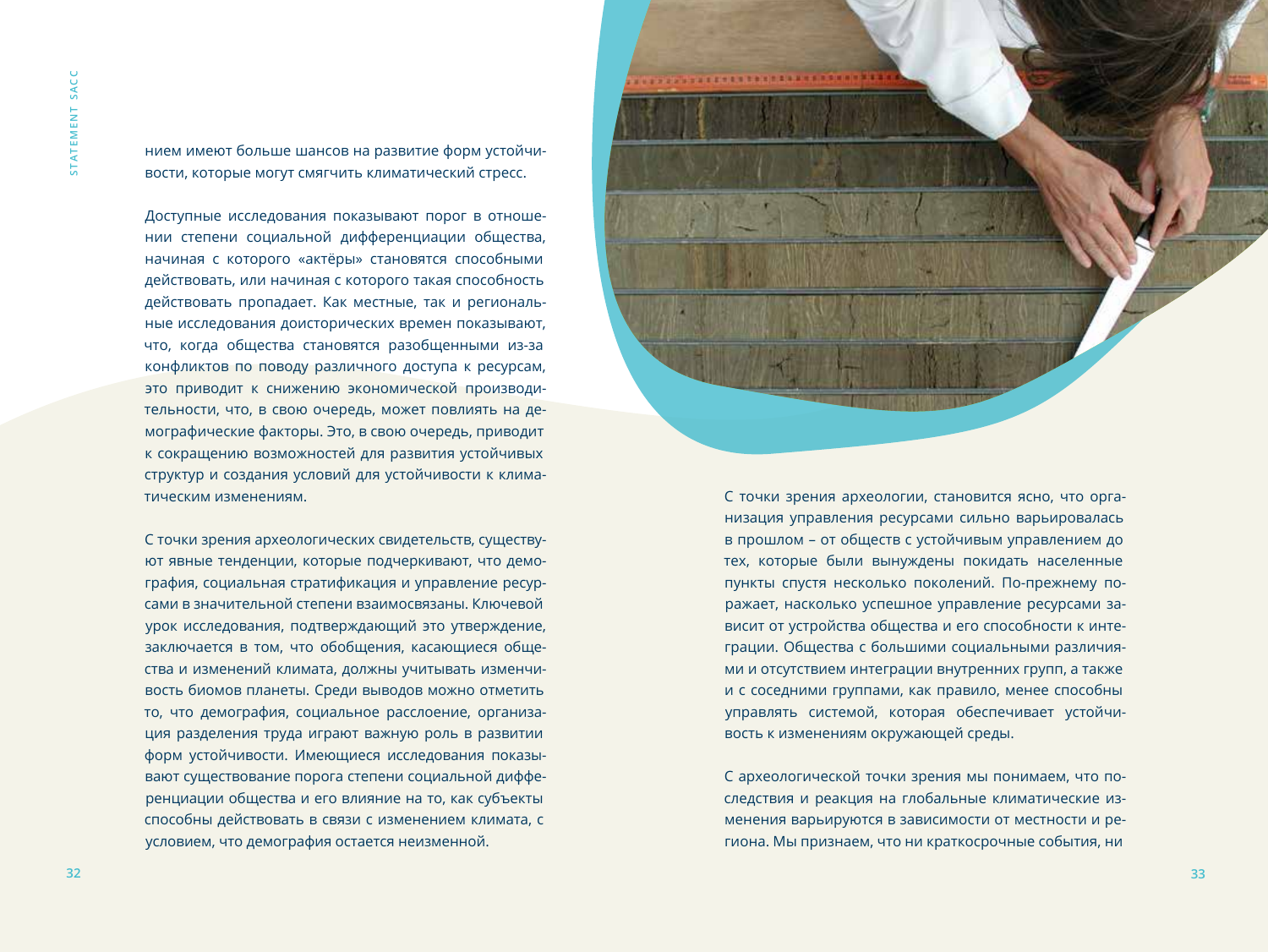изменение климата не приводят к резким изменениям в обществе. Вместо этого, в хорошо продуманных тематических исследованиях мы видим более долгосрочное воздействие и реакцию на резкие климатические явления, которые всегда проявляются как сочетание социально-экологических факторов и реакций.

Во многих (до) исторических обществах мы видим увеличение вариабельности пищевых продуктов, среди прочего, в кризисных ситуациях, вызванных климатом, чтобы иметь возможность прибегнуть к альтернативным источникам пищи в случае потери одного источника пищи. Диверсификация продуктов питания – главный метод преодоления кризисов. Археологические данные также полны свидетельств того, как общества творчески меняют окружающую среду, в некоторых случаях делая производство продуктов питания более эффективным и надежным. В этом ключе археология документирует не только влияние изменения климата на общества прошлого, но и то, как человеческое творчество и деятельность надолго изменили траекторию взаимосвязанных социально-экологических систем.

Многие из сегодняшних военных учитывают изменение климата в своих моделях потенциального глобального конфликта. Это признание потенциального сдвига в ключевых ресурсах и пространстве, сопровождающего изменение климата, который может маргинализовать одни государства и принести пользу другим. Исторические и археологические исследования демонстрируют не только то, что конкуренция за ресурсы может привести к глобальному конфликту, но и что этот процесс может изменить целые ландшафты, поскольку общи-

ны стремятся удовлетворить свой доступ к ресурсам и потребность в защите. Археологические данные также дают нам ориентир для сравнения прошлых изменений климата и социальных изменений, которые они вызывали, с теми, которые можно смоделировать для будущих климатических сценариев. Это отрезвляющее упражнение, которое показывает, что в условиях «обычного ведения дел» географическое положение температурной ниши, долгое время излюбленной человеческим населением, по прогнозам, в ближайшие 50 лет изменится больше, чем за последние 6000 лет.

Мобильность – это часть основной модели человеческого общества. Даже в оседлых обществах от 5 до 30% населения хотя бы раз меняют место жительства. В этом отношении мобильность можно рассматривать как базовую практику человеческого общества. К формам мобильности можно отнести и недобровольные формы. Мы можем наблюдать «климатических мигрантов» в разное время в мировой истории. Это также относится к беженцам, спасающимся от насилия, которое может быть напрямую связано с конфликтами из-за климатически ограниченного доступа к ресурсам. Хотя исторические объяснения редко указывают на единственные причины сложных событий, многие из основных миграционных процессов и покинутых регионов, задокументированные до современности, по-видимому, прочно связаны с крупными климатическими событиями или тенденциями.

Воздействие изменения климата на общества ближнего и далекого прошлого ясно видно из археологических данных, и археологические сообщества признают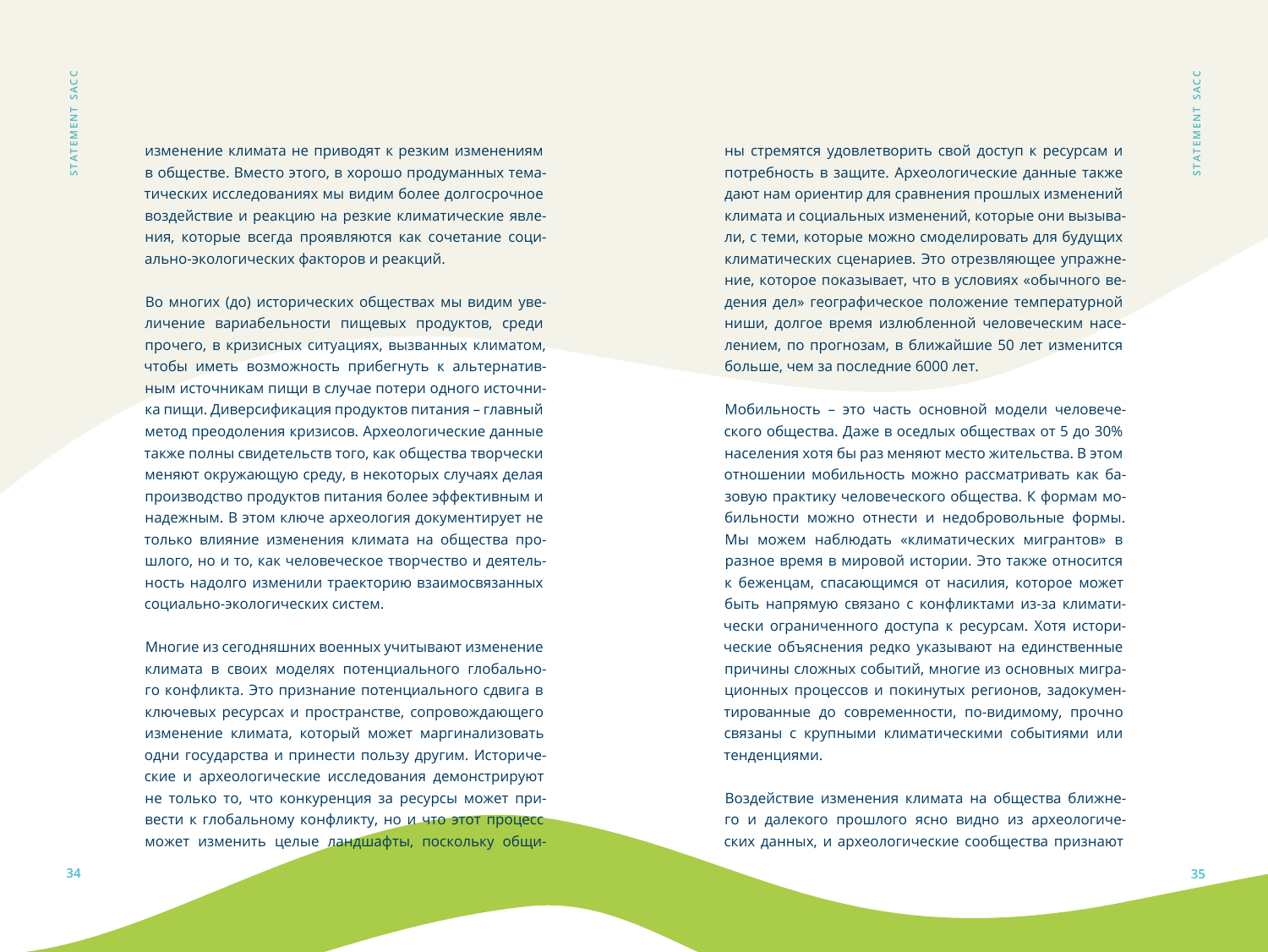**s t a t e m e n t s a c c**

STATEMENT SACC

важность местных наук и традиционного знания в этой работе. По-разному воспринимаемые и сформулированные в соответствии с западными научными принципами, но в равной степени систематически структурированные, общепринятые и традиционные взгляды имеют решающее значение в контексте воздействия климатических изменений. Наше коллективное понимание этих воздействий укрепляется благодаря сотрудничеству с местными народами и традиционными сообществами, чьи знания и мировоззрение включают в себя давнюю, основанную на фактах историю мест, где они живут, и практическое взаимодействие с тем, что происходит в их окружении. Для дальнейшей деколонизации наших подходов к этому вопросу, демократизации наших предложений на будущее и выработки целостного видения мы будем работать с группами местного населения и традиционными обществами как с равными партнерами.



Все явления, представленные в предыдущих темах – социальное неравенство, управление ресурсами, продовольственная безопасность, мобильность, конфликты – имеют серьезные последствия для безопасности человека. Семь измерений безопасности человека, определенных Организацией Объединенных Наций – экономическое, продовольственное, медицинское, экологическое, личное, общественное и политическое – рассматриваются, как необходимые условия для мира. Археологи продемонстрировали, что обстоятельства, сопутствующие конкуренции за ресурсы – ограниченная мобильность, жизнь в условиях осады, недоедание – способствуют социальному стрессу и увеличению хрупкости иммунной системы. В свою очередь, человеческие общества становятся более уязвимыми как перед хроническими заболеваниями, так и перед острыми эпидемиями и социальными потрясениями.

Более того, большинство доисторических и исторических исследований, проведенных археологами, показали, что в условиях изменений климата, природных катастроф, пандемий и т.д. люди не оставались беспомощными, а активно и творчески пытались найти необходимые решения. Даже когда согласованные усилия иногда терпели неудачу, завоеванное доверие к возможностям общества, сталкивающегося с изменениями, могло быть подкреплено археологией.

Наконец, археологи признают, что ускоренная утрата культурного наследия из-за воздействия изменения климата исключает возможность взаимодействия со значительными пластами истории человечества. Благополучию, устойчивости и самобытности сообществ, ко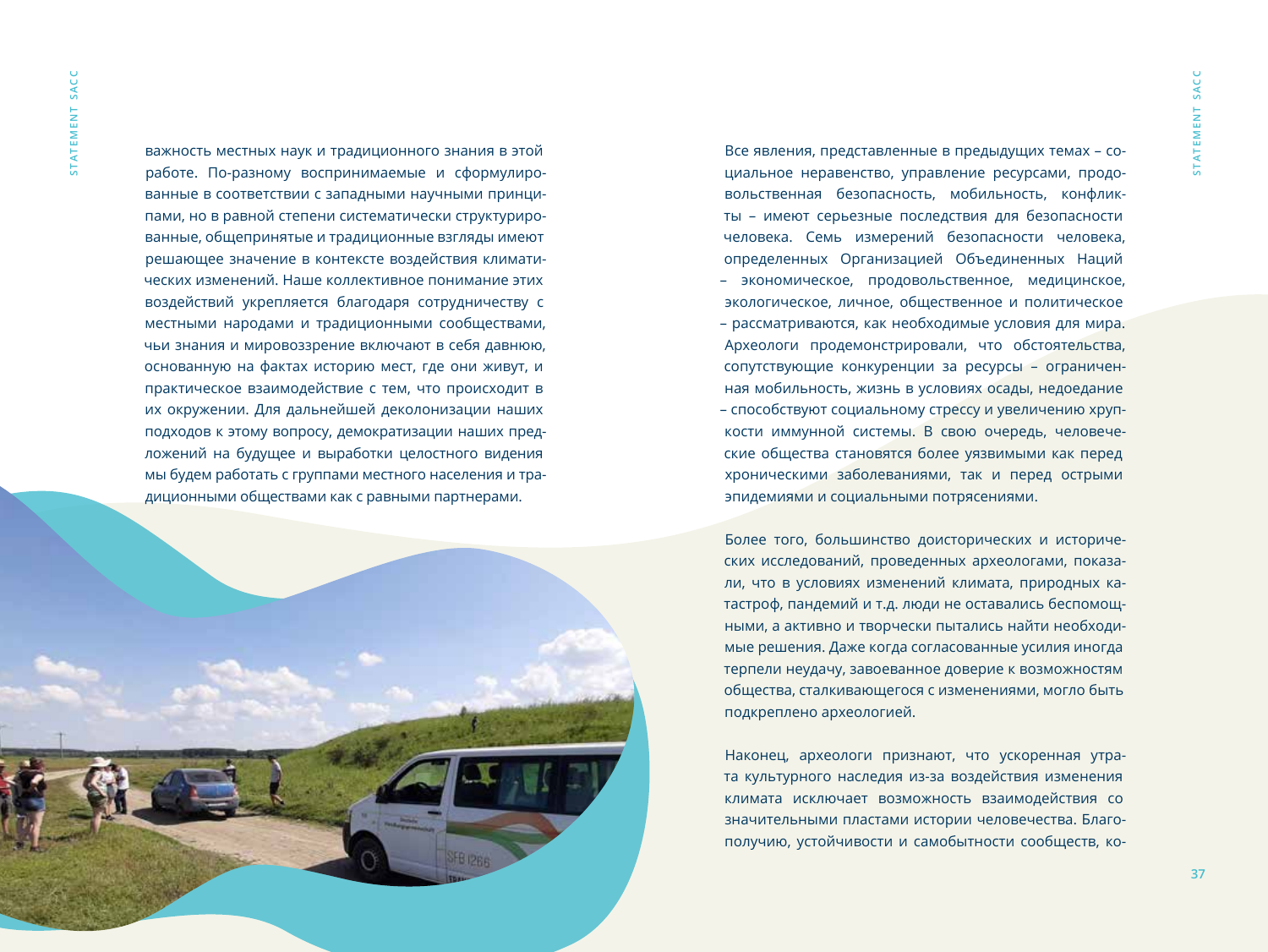торые связаны с этими местами, таким образом, также угрожает потеря ресурсов.

*утверждено и подписано 6 сентября 2021 г.*  подписавшимися (стр. 58)



## *Kieler SACC-Gipfel: Deklaration zur Sozialen Archäologie des Klimawandels*

**In Kiel hat sich mit SACC eine unabhängige Gruppe von Forscher\*innen gegründet, die sich mit Klimawandel in der Vergangenheit beschäftigt. Ziel von SACC ist es, internationale Wissenschaftler\*innen und Vertreter\*innen wichtiger internationaler Organisationen aus den Bereichen Archäologie, Paläoökologie und Denkmalpflege zu vernetzen, um mit archäologischem und paläoökologischem Sachverstand die Zusammenhänge zwischen sozialem, kulturellem, ökologischem und klimatischem Wandel zu diskutieren und zu bewerten. Darüber hinaus soll dargestellt werden, wie Archäologie durch die Entschlüsselung vergangenen Anpassungsverhaltens in der Lage ist, die sozio-ökologische Resilienz von Gesellschaften und deren Anpassungsfähigkeit an den aktuellen Klimawandel zu ergründen. Darüber hinaus stellt die Identifikation der Auswirkungen des Klimawandels auf archäologische und Kulturerbestätten sowie auf Kulturlandschaften, Museen, Sammlungen und Archive einen wichtigen Aspekt dar.**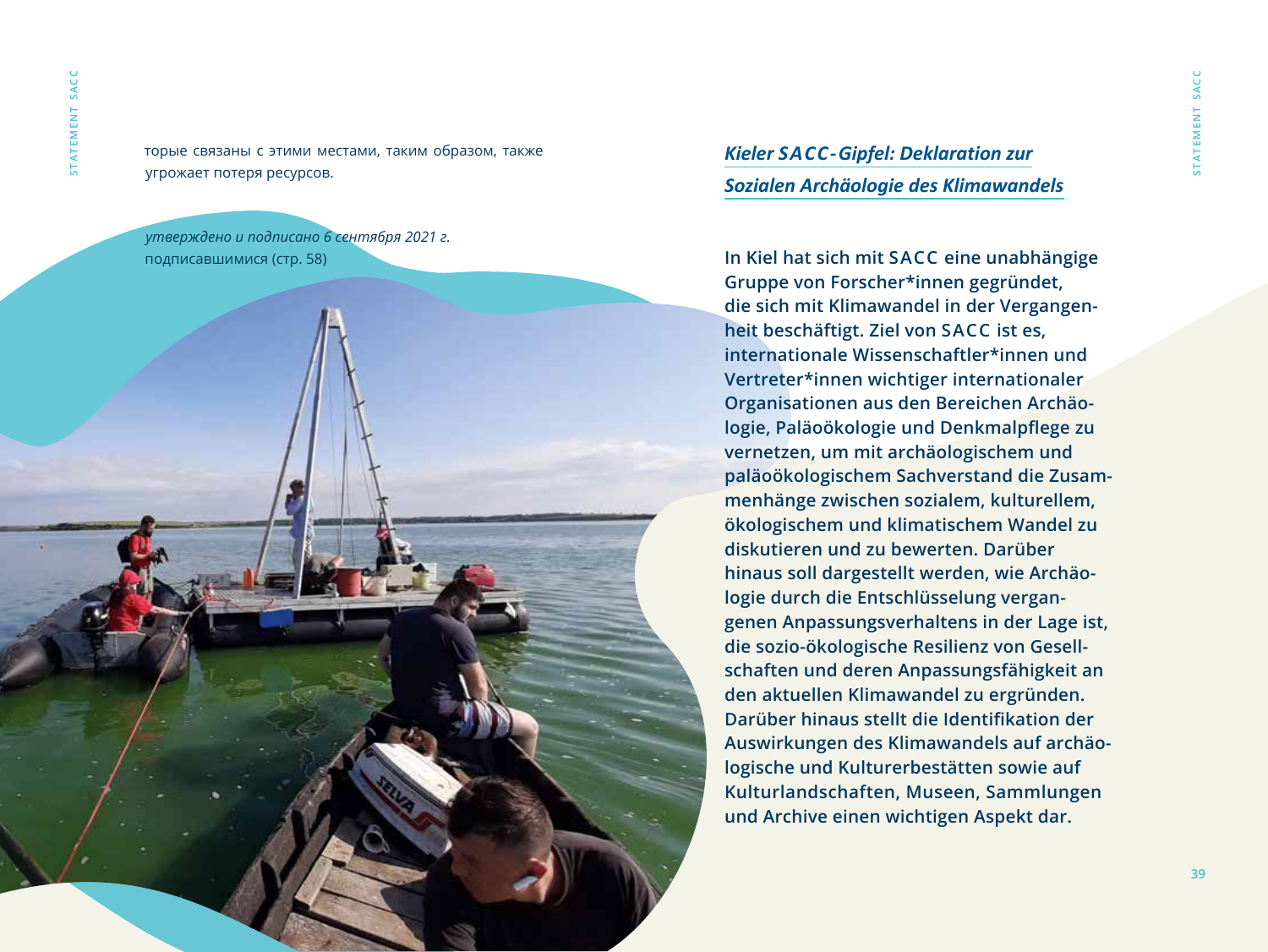**SACC wird alle zwei Jahre ein Gipfeltreffen abhalten und am Ende jedes Gipfels eine Erklärung abgeben. SACC wird von einem Lenkungsausschuss unter dem Vorsitz der Organisatoren von SACC 1 organisiert.**

Archäologie befasst sich mit der menschlichen Geschichte seit dem ersten Auftauchen des Menschen. Archäolog\*innen untersuchen die Entwicklung menschlicher Gesellschaften und deren Interaktion mit der natürlichen Umwelt in sehr unterschiedlichen historischen und ökologischen Kontexten. Industriegesellschaften werden ebenso untersucht wie Wildbeuter- oder frühe Agrargesellschaften. Archäologie befasst sich mit frühen metallurgischen Gesellschaften, aber auch mit solchen, die ein diversifiziertes, auf Spezialisten basierendes Produktionssystem hatten. Es werden nichtstaatliche Gesellschaften und solche mit ersten oder bereits entwickelten staatlichen Strukturen untersucht. Die Vielfalt menschlicher Gesellschaften ist eingebettet in die unterschiedlichsten ökologischen Zonen der Welt, von arktischen bis zu tropischen Gebieten, von Wüsten bis zu Feuchtgebieten und von innerterrestrischen Arealen bis zu abgelegenen Inseln. Archäologen sammeln so Erkenntnisse über das menschliche Handeln und die Reaktionen auf gesellschaftliche und ökologische Veränderungen nicht nur über Jahrzehnte und Jahrtausende, sondern auch in einer Vielzahl menschlicher und ökologischer Kontexte. Archäologie verfügt über eine einzigartige Langzeitperspektive, die zur Beantwortung grundlegender Fragen beitragen kann: Wie wirkt sich der Klimawandel auf menschliche Gesellschaften aus? Wie passen sich menschliche Gesell-

schaften an den Klimawandel an? Mit entsprechenden Beiträgen und im Zusammenspiel mit anderen Wissenschaften kann Archäologie aufgrund ihrer langfristigen Perspektive, in der Regel in Hunderten oder Tausenden von Jahren, Daten für eine verbesserte Modellierung dieser Dynamik liefern. Für die Archäologie muss es das Ziel sein, nicht nur die Vielfalt der Umweltdaten mit einzelnen Archiven besser zu integrieren, sondern auch den unterschiedlichen Status der verschiedenen Weltregionen auf die Tagesordnung zu setzen. Verschiedene Modellanwendungen sollten für unterschiedliche Fragestellungen operationalisiert werden, um aus den meist noch regionalen Studien intensiver eine globale Perspektive zu entwickeln.

Mit den bereits heute verfügbaren Daten und Analysen beobachten wir Anpassungen und Reaktionen auf klimatische Veränderungen und Umweltentwicklungen über Jahrtausende hinweg. So liefert die Archäologie bereits heute Antworten auf die Fragen: Wie verhalten sich Menschen in Reaktion auf ein sich veränderndes Klima, wann und warum reagieren sie und wie handeln sie? Wann haben sich resiliente Strukturen entwickelt, wann war dies nicht der Fall?

Aus archäologischer Sicht ist über Jahrtausende der enge Zusammenhang zwischen nachhaltigem Wirtschaften und sozialen Faktoren sichtbar. Offenbar haben Gesellschaften mit geringerer sozialer Ungleichheit bessere Möglichkeiten, Formen der Nachhaltigkeit zu entwickeln, die klimatischen Stress langfristig abmildern können. Sie gehen mit Ressourcen nachhaltiger um als stärker sozial differenzierte Gesellschaften.

Die bisher vorliegenden Studien belegen eine Schwelle im Hinblick auf den Grad sozialer Differenzierung einer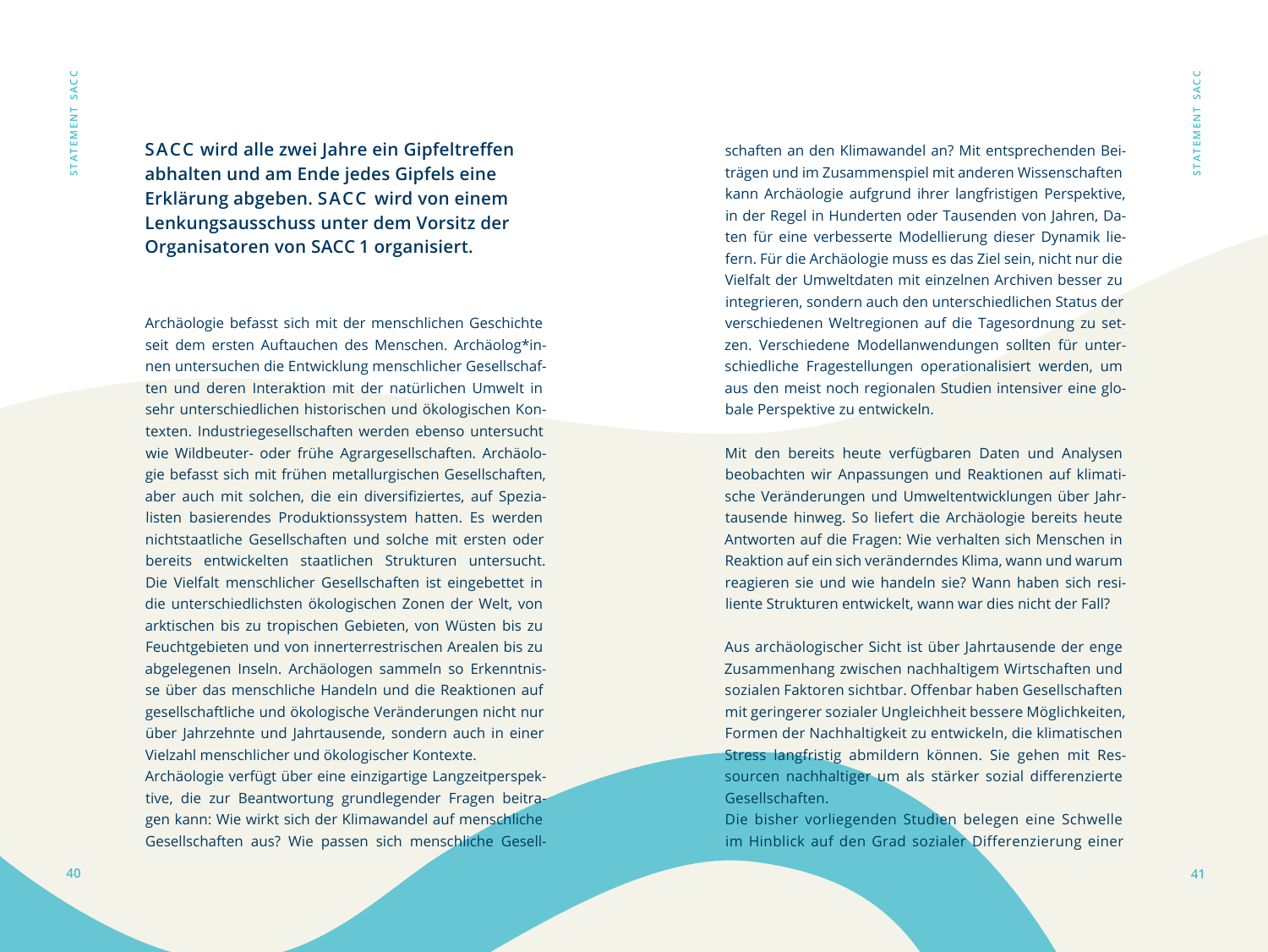Gesellschaft, ab der die Akteure handlungsfähig werden bzw. ab der eine solche Handlungsfähigkeit nicht mehr besteht. Sowohl lokale als auch regionale Studien zur Urgeschichte weisen darauf hin, dass eine gesellschaftliche Spaltung und Entkoppelung sozialer Gruppen aufgrund von Konflikten um einen Zugang zu Ressourcen zu einer verminderten wirtschaftlichen Produktivität führt, die sich wiederum auf demographische Faktoren auswirken kann. Dies hat zur Folge, dass sich die Möglichkeiten zur Entwicklung nachhaltiger Strukturen und zur Schaffung von Bedingungen für die Widerstandsfähigkeit gegenüber klimatischen Veränderungen verringern.

Aus archäologischem Blickwinkel gibt es klare erkennbare Tendenzen, wie Demografie, soziale Schichtung und Ressourcenmanagement miteinander verbunden sind. Für Schlüsselstudien zu Gesellschaft und Klimawandel ist die Variabilität der verschiedenen Ökozonen des Planeten zu berücksichtigen. Zu den sich daraus ergebenden Erkenntnissen gehört, dass Demografie, soziale Schichtung und die Organisation der Arbeitsteilung eine wichtige Rolle bei der Entwicklung von Formen der Nachhaltigkeit spielen. Wenn die Demografie konstant gehalten wird, deuten die vorliegenden Studien darauf hin, dass es einen Schwellenwert für den Grad der sozialen Differenzierung einer Gesellschaft gibt und dieser sich auf die Art und Weise auswirkt, wie die Akteure in Bezug auf den Klimawandel handeln können.

Aus archäologischer Sicht ist uns bewusst, dass die Auswirkungen und Reaktionen auf globale klimatische Veränderungen lokal und regional unterschiedlich sind. Weder kurzfristige Ereignisse noch klimatische Veränderungen führen zu abrupten gesellschaftlichen Veränderungen. Stattdessen

**s t a t e m e n t s a c c**

erkennen wir in gut konzipierten Fallstudien eine längerfristige Wirkung und Reaktion auf drastische Klimaereignisse, die immer als sozio-ökologisches Zusammenspiel von Faktoren und Reaktionen sichtbar werden.

In zahlreichen (vor-)historischen Gesellschaften erkennen wir u.a. in klimatisch bedingten Krisensituationen eine Erhöhung der Nahrungsvariabilität, um bei Ausfall einer Nahrungsquelle auf alternative Nahrungsquellen zurückgreifen zu können. Die Diversifizierung des Nahrungserwerbs ist eine grundsätzliche Methode zur Krisenbewältigung. Die archäologischen Quellen sind reich an Belegen für die Art und Weise, wie Gesellschaften ihre Umwelt kreativ verändern und in einigen Fällen Potential und Widerstandsfähigkeit der Nahrungsmittelproduktion erhöhen. In diesem Sinne dokumentiert die Archäologie nicht nur die Auswirkungen des Klimawandels auf frühere Gesellschaften, sondern auch,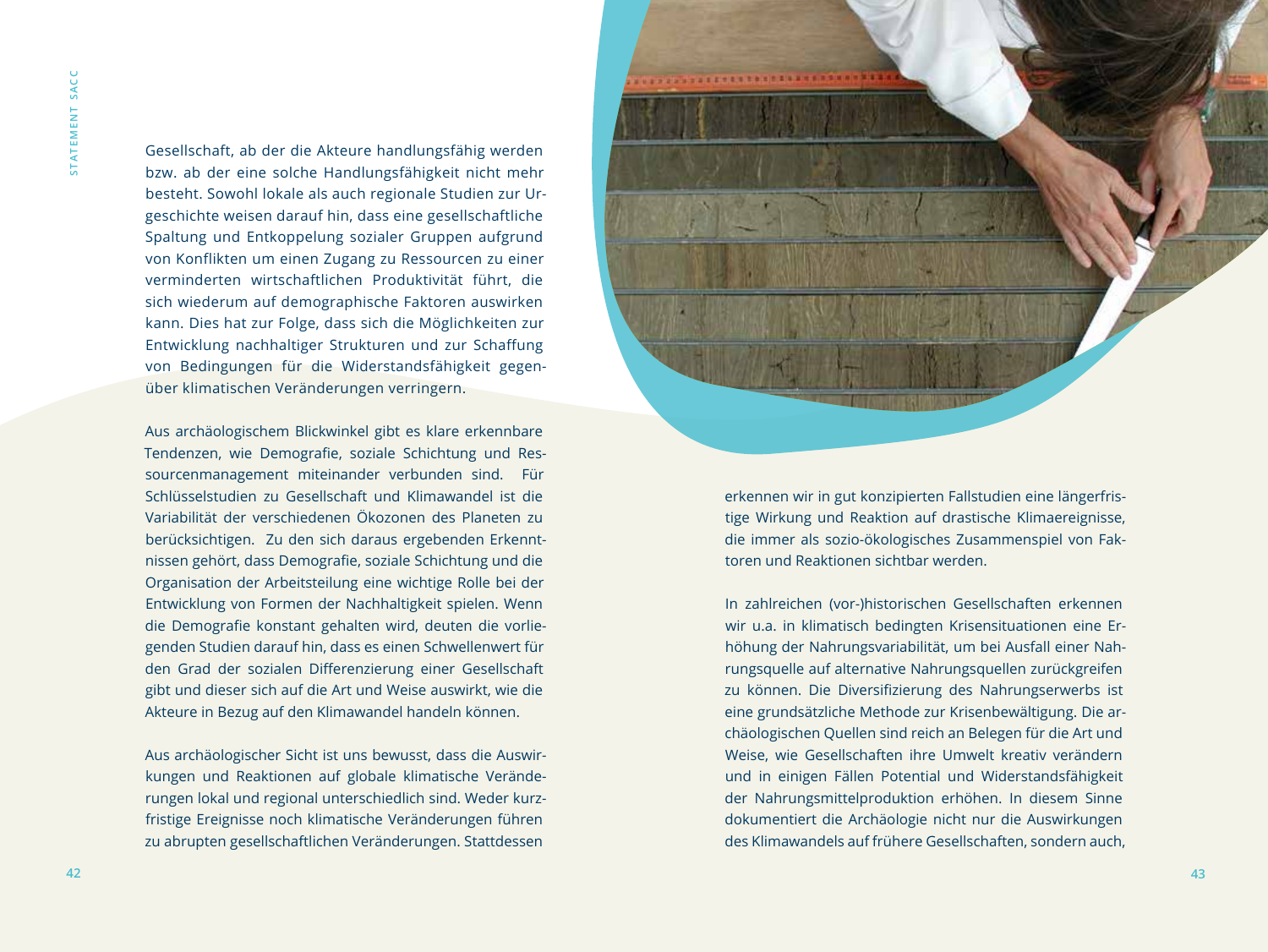wie menschliche Kreativität und Handlungsfähigkeit die Entwicklung gekoppelter sozio-ökologischer Systeme nachhaltig verändert haben.

Viele der heutigen Militärs haben den Klimawandel in ihre Modelle potenzieller globaler Konflikte einbezogen. Dies schließt potenzielle Verschiebung von Schlüsselressourcen und -räumen, die mit dem Klimawandel einhergehen und einige Gesellschaften marginalisierten, während andere davon profitieren, mit ein. Historische und archäologische Studien zeigen, dass der Wettbewerb um Ressourcen nicht nur zu innergesellschaftlichen Konflikten führen kann, sondern dass dieser Prozess ganze Landschaften verändert, wenn Gemeinschaften versuchen, ihren Zugang zu Ressourcen und Verteidigungsbedürfnisse in Einklang zu bringen. Archäologische Informationen sind wichtig, um vergangene Klimaveränderungen und die damit verbundenen sozialen Veränderungen mit denen zu vergleichen, die für zukünftige Klimaszenarien modelliert werden können. Ernüchternd bleibt, dass sich die geografische Lage der von der menschlichen Bevölkerung seit langem bevorzugten Temperaturnische unter «Business-as-usual»-Bedingungen in den kommenden 50 Jahren voraussichtlich stärker verschieben wird als in den letzten 6000 Jahren.

Mobilität ist Teil des Grundmusters menschlicher Gesellschaften. So wechseln auch in archäologisch nachgewiesenermaßen sesshaften Gesellschaften zwischen 5 und 30 % der Bevölkerung mindestens einmal ihren Wohnsitz. In dieser Hinsicht können mobile Beziehungen als eine grundlegende Praxis menschlicher Gesellschaften angesehen werden. Zu den Formen der Mobilität gehören allerdings auch unfreiwillige. "Klimamigranten» beobachten wir zu verschie-

denen Zeiten der Weltgeschichte. Dazu gehören Flüchtlinge, die vor Gewalt fliehen, die direkt auf Konflikte um eine klimatisch reduzierte Ressourcenverfügbarkeit zurückzuführen sind. Obwohl historische Erklärungen selten auf einzelne Ursachen für komplexe Ereignisse hinweisen, scheinen viele der großen vorneuzeitlichen Migrationen und regionalen Abwanderungen eng mit großen klimatischen Ereignissen oder Trends verbunden zu sein.

Die Auswirkungen des Klimawandels auf Gesellschaften der nahen und fernen Vergangenheit sind aus den archäologischen Aufzeichnungen klar ersichtlich. Die Archäologie erkennt die Bedeutung der indigenen Wissenschaften und des traditionellen Wissens bei dieser Arbeit an. Indigenes und traditionelles Wissen wird anders wahrgenommen und artikuliert als westliche wissenschaftliche Prinzipien, ist aber ebenso systematisch strukturiert und entscheidend für den Kontext der Auswirkungen des Klimawandels. Unser kollektives Verständnis dieser Auswirkungen wird durch die Zusammenarbeit mit indigenen Völkern und traditionellen Gemeinschaften gestärkt, deren Wissen und Weltanschauung eine langfristige, evidenzbasierte Geschichte der Orte, an denen sie leben, und eine praktische Auseinandersetzung mit den Geschehnissen in ihrer Umgebung umfasst. Um unsere Herangehensweise an das Thema weiter zu dekolonisieren, unsere Vorschläge für die Zukunft zu demokratisieren und eine ganzheitliche Perspektive zu entwickeln, werden wir mit indigenen Gruppen und traditionellen Gesellschaften als gleichberechtigte Partner zusammenarbeiten.

Alle vorangehend behandelten Themen - soziale Ungleichheit, Ressourcenmanagement, Ernährungssicherheit, Mobilität, Konflikte – haben erhebliche Auswirkungen auf die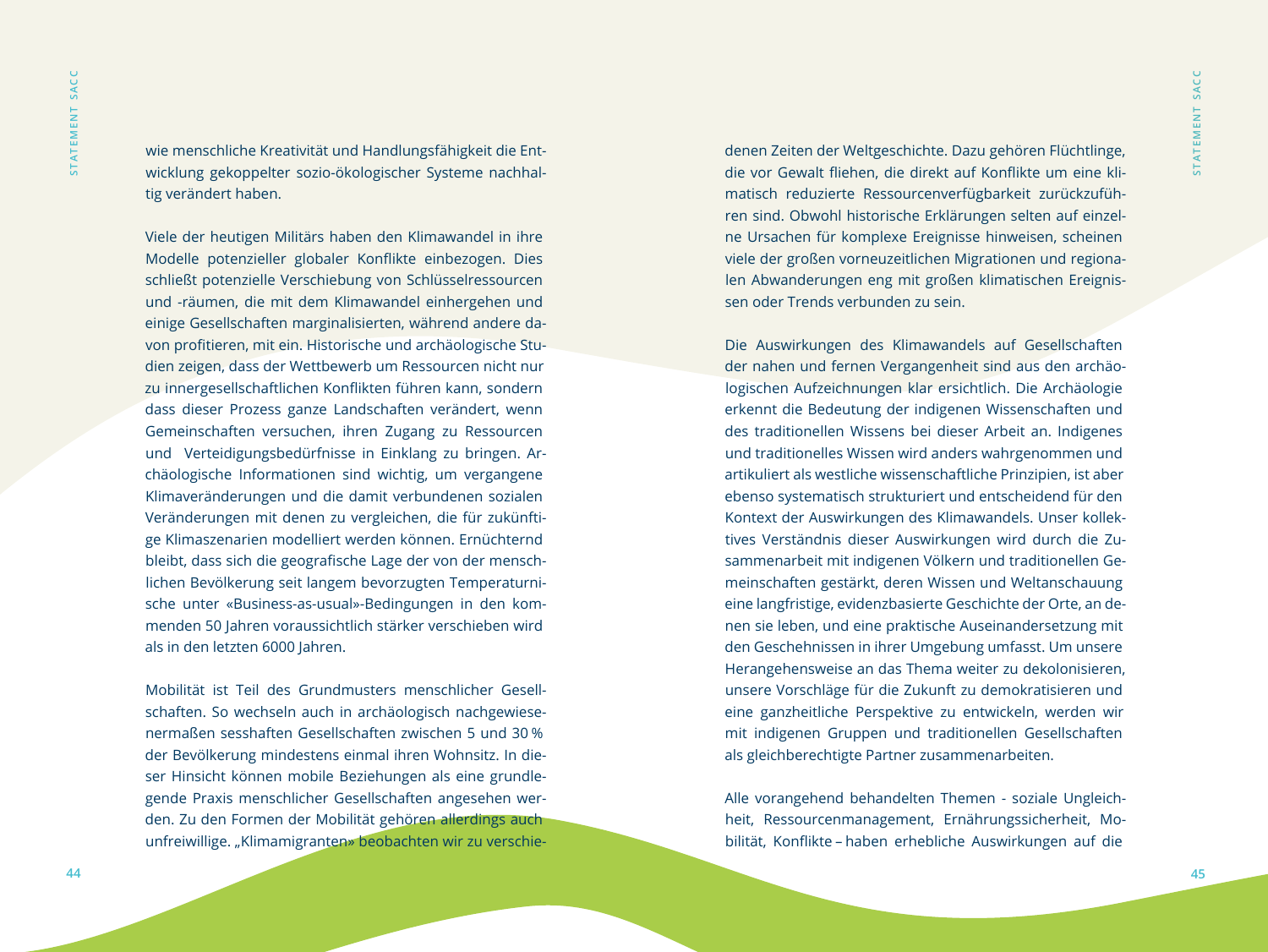STATEMENT SACC **s t a t e m e n t s a c c**

menschliche Sicherheit. Die sieben von den Vereinten Nationen definierten Dimensionen menschlicher Sicherheit – Wirtschaft, Ernährung, Gesundheit, Umwelt, Persönlichkeit, Gemeinschaft und Politik - werden als notwendige Voraussetzungen für den Frieden angesehen. Archäolog\*innen haben nachgewiesen, dass die Umstände des Wettbewerbs um Ressourcen – eingeschränkte Mobilität, Leben unter Belagerungsbedingungen, Unterernährung – zu sozialem Stress und einer zunehmenden Anfälligkeit des Immunsystems beitragen. In der Folge werden menschliche Gesellschaften anfälliger für chronische Krankheiten, akute Epidemien und soziale Unruhen.

Darüber hinaus zeigen die meisten der prähistorischen und historischen Studien, dass Klimawandel, Naturkatastrophen, Pandemien u.a. Menschen nicht hilflos zurückließen, sondern dass sie aktiv und kreativ versuchten, Lösungen zu

finden. Selbst wenn gemeinsame Anstrengungen manchmal scheiterten, konnte das Vertrauen in die Fähigkeiten von Gesellschaften, die mit Veränderungen konfrontiert waren, immer gestärkt werden.

Der beschleunigte Verlust des kulturellen Erbes durch die Auswirkungen des Klimawandels verringert die Möglichkeiten, sich mit bedeutenden Teilen der menschlichen Geschichte zu beschäftigen. Das Wohlergehen, die Widerstandsfähigkeit und die Identität von Gemeinschaften, die mit diesen Orten interagieren, sind somit ebenfalls durch den Verlust von Ressourcen bedroht.

*Beschlossen und unterzeichnet am 6. September 2021 von den Unterzeichnern (S. 58)*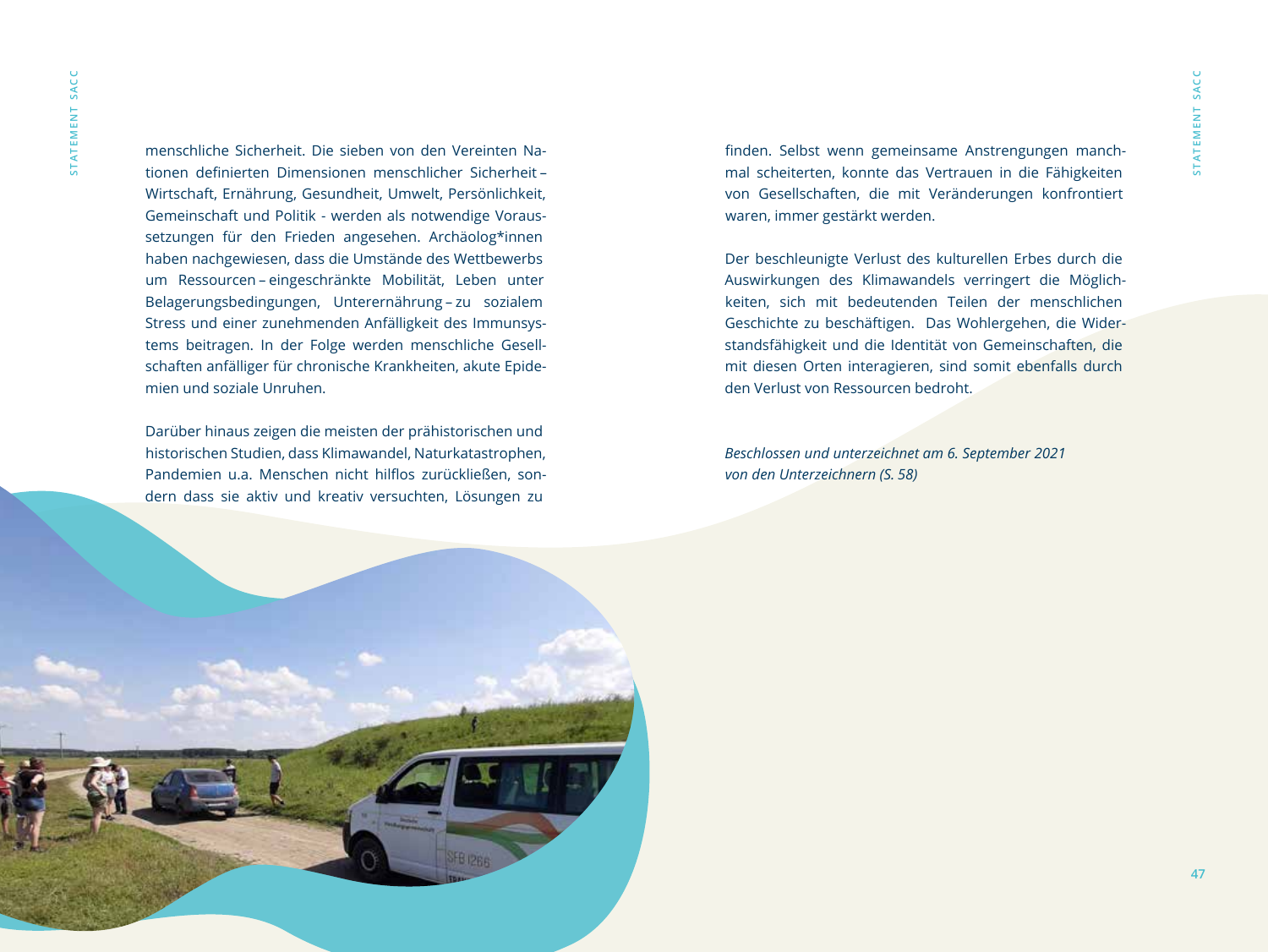*Manifiesto sobre Arqueología Social del Cambio Climático aprobado en la Cumbre SACC celebrada en Kiel*

*El SACC es un grupo independiente, constituido en Kiel, de investigadores e investigadoras que trabajan sobre cambio climático. El objetivo de SACC es reunir científicos y científicas internacionales y representantes de importantes organizaciones internacionales de las áreas de arqueología, paleoecología y gestión del patrimonio para con el fin de discutir y evaluar la contribución de la investigación arqueológica y paleo-ecológica para comprender la interrelación entre el cambio social, el cultural, el ecológico y el climático. Pretendemos resaltar cómo la arqueología, a través del estudio de la conducta adaptativa en el pasado, es capaz de reforzar tanto la resiliencia socio-ecológica de nuestras sociedades, como su capacidad adaptativa ante el actual cambio climático. Además, pretendemos contribuir a la comprensión del impacto del cambio climático en los yacimientos y sitios arqueológicos y patrimoniales, así como en los paisajes culturales, los museos, las colecciones y archivos patrimoniales. SACC celebrará cumbres cada dos años y emitirá una declaración o*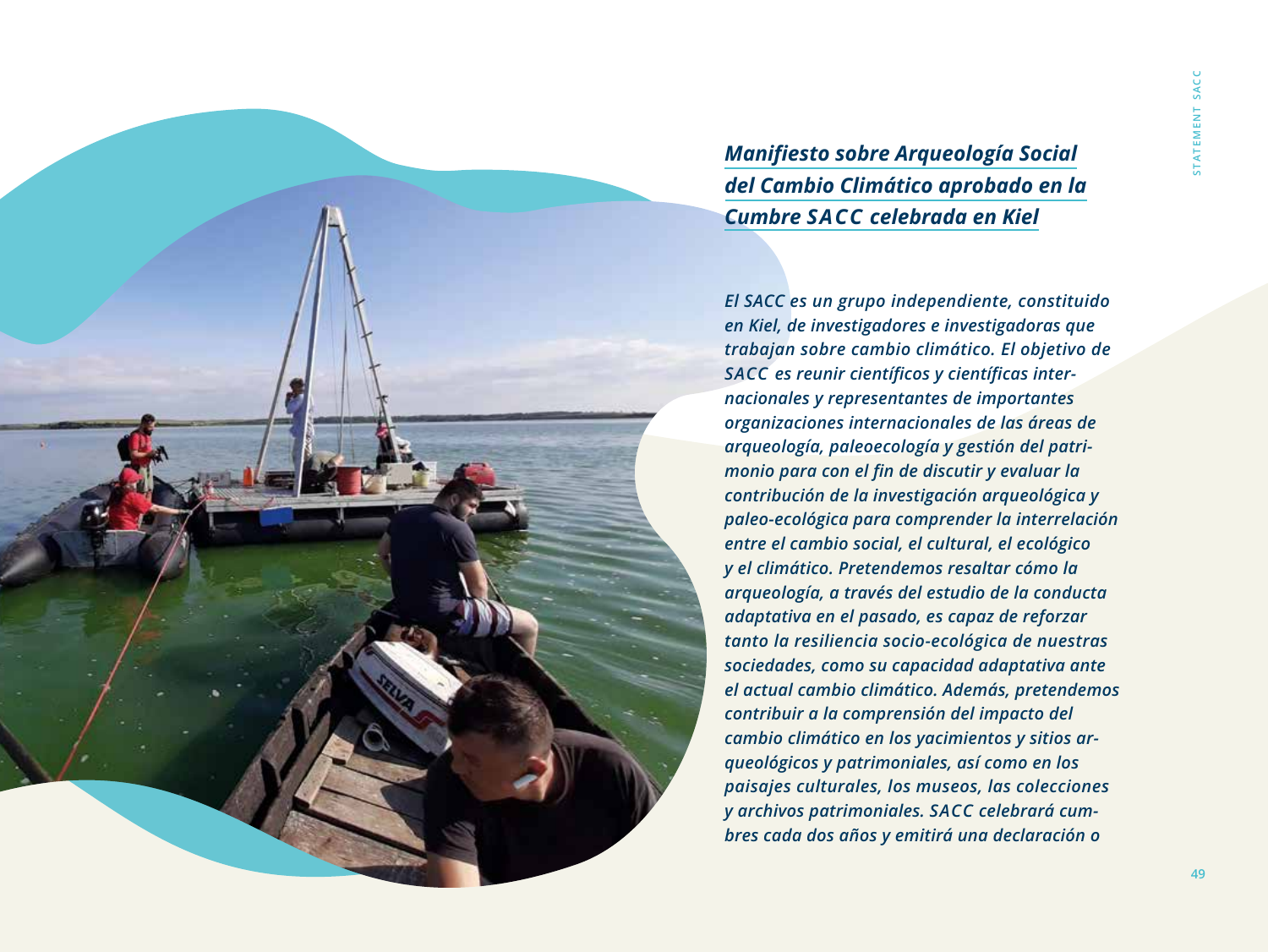*manifiesto al término de cada una de ellas. SACC está organizada por un comité interino presidido por las personas convocantes del SACC 1.*

La Arqueología versa sobre la historia desde la aparición de los primeros seres humanos. Los y las arqueólogas estudiamos el desarrollo de las sociedades humanas y su interacción con el ambiente natural en contextos históricos y ecológicos muy diferentes. Examinamos tanto las sociedades industriales como las recolectoras, o las pequeñas sociedades agrarias. Cubrimos tanto las sociedades que desarrollaron la primera producción metalúrgica como aquellas que disponen de sistemas diversificados de manufacturas basadas en especialistas. Consideramos tanto sociedades sin estado como sociedades con estructuras estatales prístinas o desarrolladas. Todas estas sociedades son analizadas teniendo en cuenta su enraizamiento en las más diversas zonas ecológicas del mundo, desde las zonas árticas a las tropicales, desde las áreas de desierto a las de humedales, y desde zonas continentales interiores a áreas situadas en islas remotas. Las y los arqueólogos generan, por lo tanto, un conocimiento rico y diverso sobre la agencia humana y sus respuestas al cambio social y ambiental, no sólo a lo largo de unas pocas décadas o muchos milenios, sino también en una amplia variedad de contextos humanos y ecológicos.

Las diferentes formas de arqueología ofrecen una perspectiva única, basada en el tiempo profundo (deep-time perspective), que por lo tanto puede contribuir a responder cuestiones fundamentales sobre cómo el cambio climático afecta a las sociedades humanas y cómo éstas se adaptan a aquel. Con las aportaciones adecuadas, y en estrecha interacción con otras ciencias, la arqueología es capaz de suministrar datos para mejorar la modelización de estas dinámicas con una perspectiva basada en la larga duración, habitualmente cientos o miles de años. El objetivo de la arqueología no se debe limitar sólo a integrar mejor la diversidad de datos ambientales en nuestros archivos específicos, sino también incluir en esta agenda de trabajo la situación específica de diferentes regiones del mundo. Se deben llevar a cabo diferentes modelos de aplicaciones para responder a diferentes preguntas, de forma que podamos desarrollar más intensivamente una perspectiva global a partir de estudios, en gran medida, regionales.

Teniendo en cuenta los datos y análisis actualmente disponibles, observamos adaptaciones y respuestas a cambio climáticos y ambientales a lo largo de miles de años. De este modo, la arqueología contribuye a responder cuestiones sobre cómo los humanos se comportaron ante condiciones climáticas cambiantes; cuándo y por qué reaccionaron; y qué les afectó. Es más, podemos comprender cuándo se desarrollaron estructuras resilientes, y cuándo y por qué esto no ocurrió.

Desde una perspectiva arqueológica, existe una tendencia, tangible en la historia, que sugiere una estrecha conexión entre sostenibilidad y estratificación social. Aparentemente, sociedades con estratificación social más baja o incipiente disponen de mejores oportunidades para desarrollar formas de sostenibilidad que pueden mitigar mejor el estrés climático.

Los estudios disponibles hasta ahora muestran un umbral en relación con el grado de diferenciación social dentro de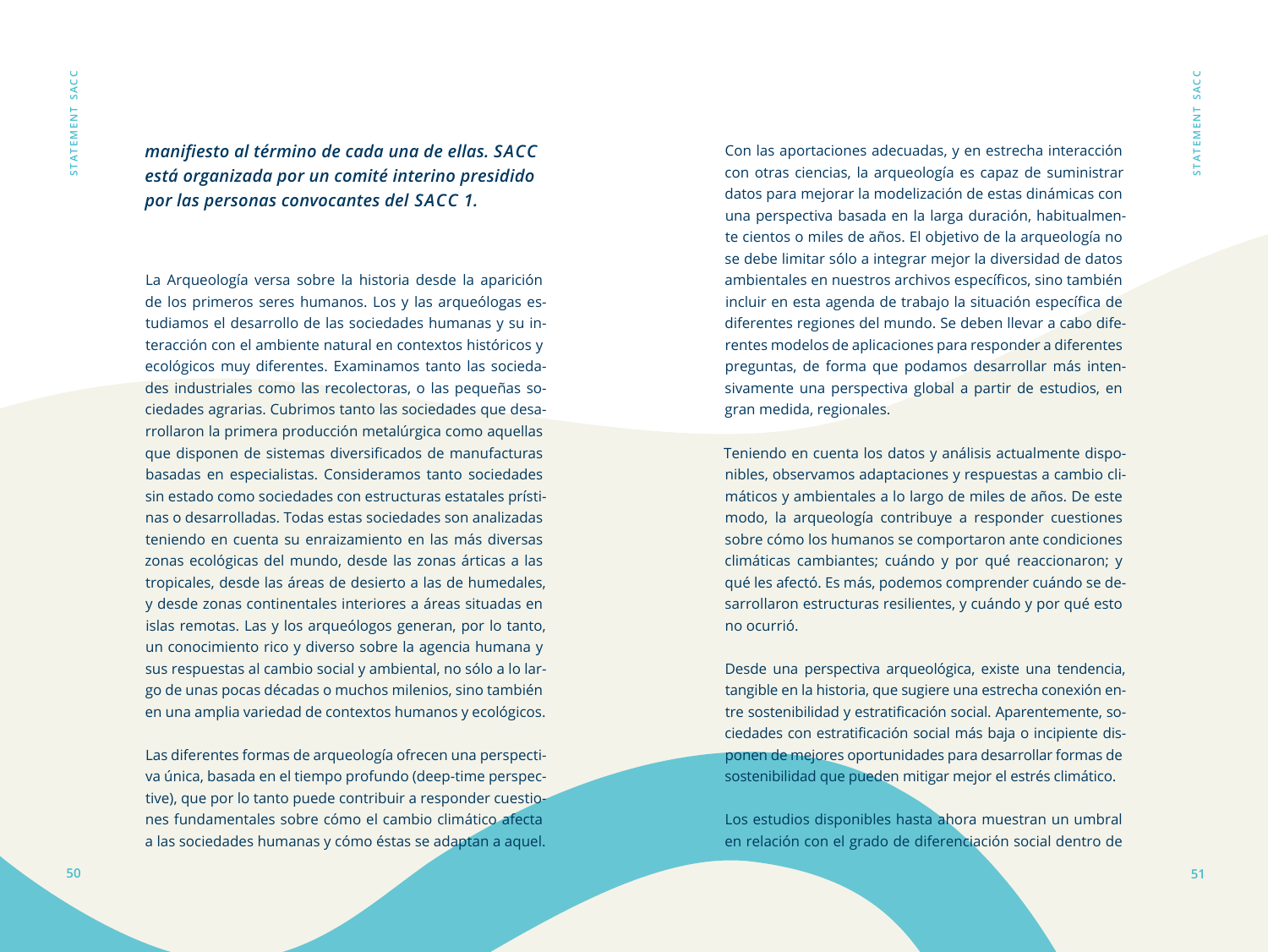una sociedad, antes del cual los actores implicados son capaces de actuar, y a partir del cual pierden esa capacidad de maniobra. Tanto los estudios locales como regionales en la prehistoria muestran que, cuando las sociedades se desarticulan debido a conflictos relacionados con accesos disimétricos a los recursos, esto conlleva una reducción de la productividad económica, lo que, de paso, genera efectos negativos en la demografía. Como consecuencia, se reducen las posibilidades de desarrollar estructuras sostenibles y crear condiciones de resiliencia a los cambios climáticos.

Partiendo de la evidencia arqueológica, hay tendencias claras que resaltan el grado de significativa interdependencia entre la demografía, la estratificación social y la gestión de recursos. Una enseñanza clave de la investigación que sustenta esta Declaración es que las generalizaciones sobre la sociedad y el cambio climático necesitan valorar los factores de variabilidad entre los diferentes biomas a escala planetaria. No es la menor de estas consecuencias que la demografía, la estratificación social y la organización de la división del trabajo desempeñan un rol importante en el desarrollo de formas y modos de sostenibilidad. Cuando la demografía se mantiene constante, los estudios disponibles sugieren que existe un umbral en relación al grado de diferenciación social de cada sociedad, y en cómo éste afecta al modo en que sus diferentes actores son capaces de reaccionar al cambio climático.

Desde el punto de vista arqueológico, está claro que la organización de la gestión de recursos ha variado en gran medida en el pasado, desde sociedades con modos de gestión sostenibles hasta aquellas que deben abandonar sus asentamientos después de haberlos ocupado durante ge-



neraciones. Llama poderosamente la atención hasta qué punto la gestión positiva de recursos depende de cómo están constituidas las sociedades, y de su capacidad para integrarse. Las sociedades con amplias diferencias sociales y que no han podido o sabido articularse con grupos internos o vecinos, son menos capaces de articular sistemas de gestión de recursos que incrementen la resiliencia a los cambios ambientales.

Desde una perspectiva arqueológica nos damos cuenta de que los efectos de los cambios climáticos, y las reacciones a éstos, varían local y regionalmente. Reconocemos que, ni eventos de corto término ni de largo plazo de cambio climático, conducen a cambios sociales abruptos. En cambio, en los casos de estudio bien conocidos, reconocemos impactos a más largo plazo, y respuestas a eventos climáticos drásticos,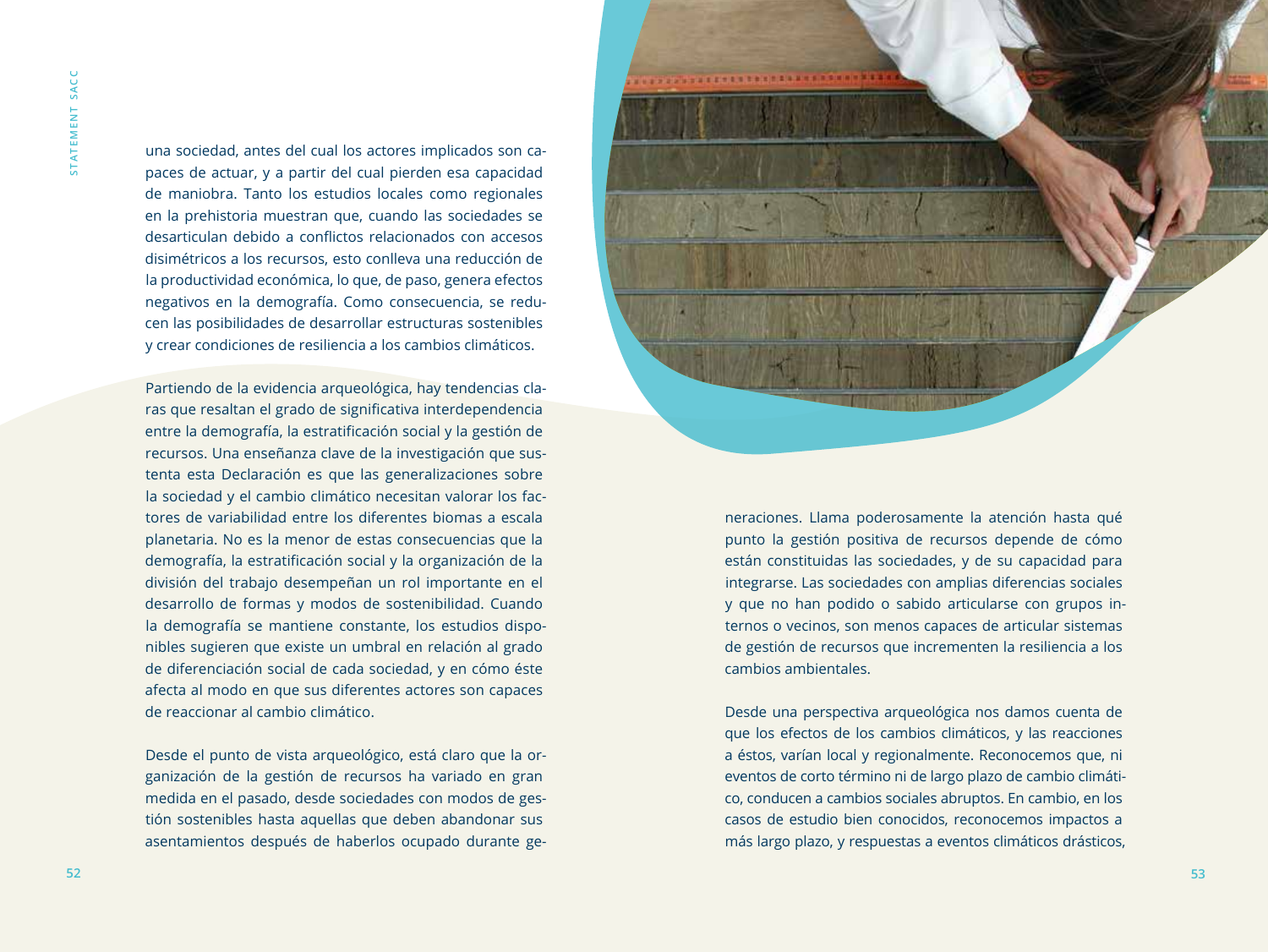que siempre hacen patente la existencia de una cierta combinación de factores y reacciones socio-ambientales.

En numerosas sociedades (pre-)históricas, reconocemos un incremento en la variabilidad de alimento, inducido, entre otras cosas, por situaciones climáticas críticas, ya que se hace preciso ampliar las fuentes alternativas de alimento para responder a los momentos de escasez de alguna de las fuentes utilizadas. La diversificación de la adquisición de alimento es un principio metódico para sobrellevar y resolver las crisis. El registro arqueológico está lleno de evidencias sobre las formas creativas con que las sociedades alteran su medio ambiente, en algunos casos incrementando la disponibilidad y resiliencia de la producción de alimento. De este modo, la arqueología no sólo documenta los efectos del cambio climático en las sociedades pretéritas, sino también los modos en que la creatividad y agencia humanas han transformado de forma duradera la trayectoria de los sistemas socio-ambientales.

Muchos mandos militares han incluido en la actualidad el cambio climático dentro de sus modelos de conflictos potenciales a escala global. Esto es una respuesta al reconocimiento de que el cambio climático puede provocar cortes potenciales en el acceso a espacios y recursos claves, y de que puede marginar un tipo de políticas mientras beneficia otras. Los estudios históricos y arqueológicos demuestran que la competición sobre los recursos puede no sólo conducir a conflictos dentro de una misma sociedad, sino modificar paisajes enteros, ya que las comunidades lucharán por compaginar el acceso a los recursos y su necesidad de defensa y auto-protección. El registro arqueológico nos ofrece, además, un término de comparación entre los cambios

climáticos pretéritos, y los cambios sociales que generaron, con los cambios que pueden ser modelados en escenarios climáticos futuros. Esto es un ejercicio sereno que muestra que, si seguimos haciendo las cosas como siempre (si mantenemos la pauta de "business-as-usual"), la posición geográfica del nicho más favorable para la ocupación por las poblaciones humanas se moverá en los próximos 50 años más de lo que se movió en los últimos 6.000.

La movilidad forma parte del patrón básico de las sociedades humanas. Incluso en sociedades sedentarias, entre el 5 y el 30 % de la población total cambia su lugar de residencia al menos una vez en la vida. En este sentido, las relaciones móviles pueden ser consideradas una práctica básica de las sociedades humanas. Las distintas formas de movilidad humana incluyen también las involuntarias. Podemos observar "migrantes climáticos" en diferentes momentos de la historia del mundo. Esto también incluye a los refugiados que escapan de la violencia directamente relacionada con conflictos derivados de la reducción de recursos por causa climática. Aunque las explicaciones históricas casi nunca conducen a causas simples para eventos complejos, muchas de las principales migraciones y desplazamientos de escala regional documentados antes de la modernidad parecen estar claramente asociados con eventos o tendencias climáticas.

Los impactos del cambio climático en sociedades pasadas, tanto distantes como recientes, son obvios cuando se ven a la luz del registro arqueológico. Nuestras comunidades disciplinares reconocen cada vez más la relevancia de las ciencias indígenas y del conocimiento vernáculo en el trabajo que podemos hacer. A pesar de que se perciben de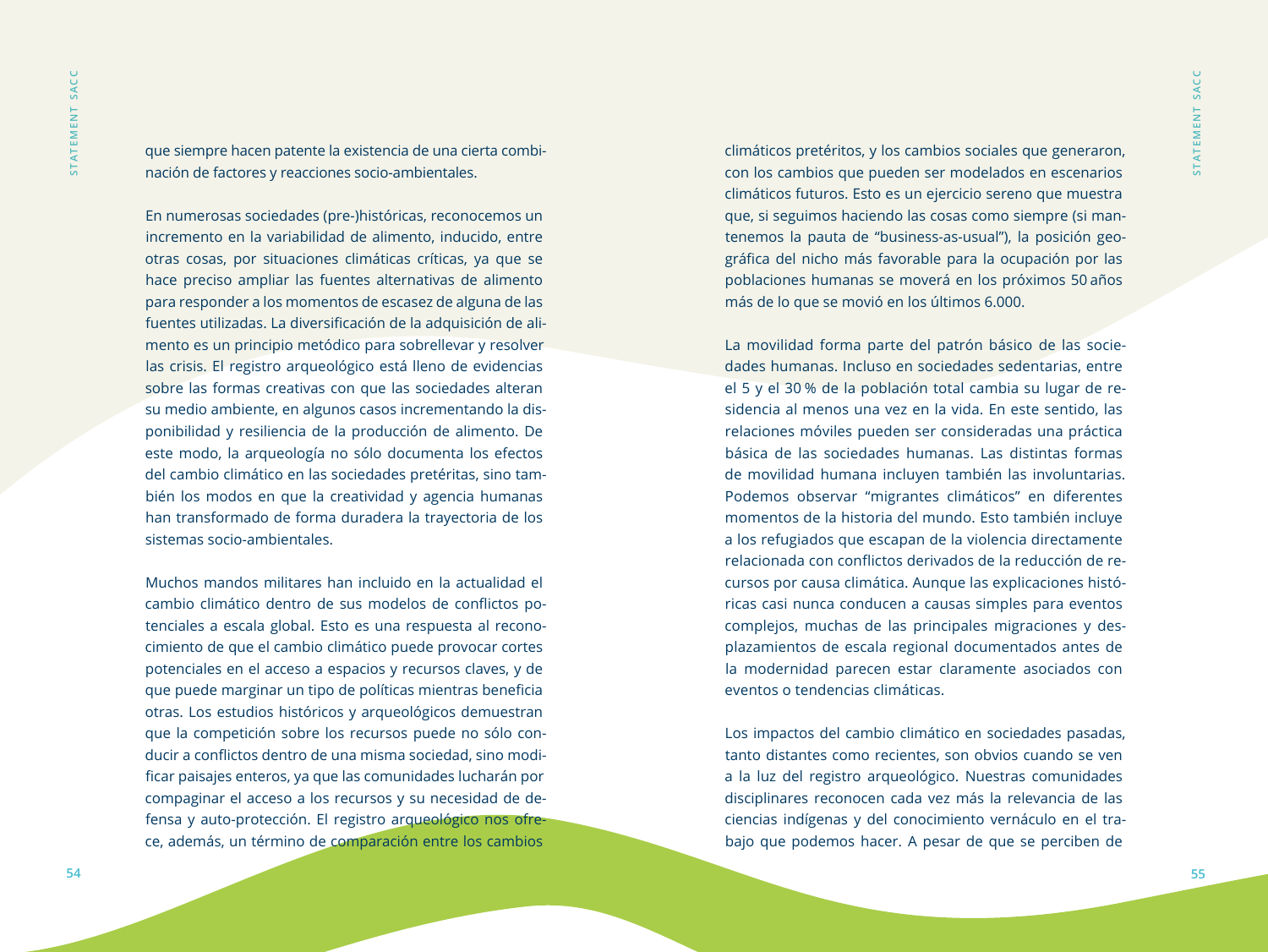forma diferente, y están articuladas con base en principios diferentes a los la ciencia occidental, aunque igualmente estructuradas, las perspectivas indígenas y tradicionales son críticas en el actual contexto de cambio climático y sus impactos. Nuestra comprensión colectiva de esos impactos se refuerza a través de la colaboración con pueblos indígenas y comunidades tradicionales, cuyo conocimiento y cosmovisiones incluyen la larga duración e historias basadas en evidencias sobre los lugares donde esos grupos viven y se vinculan en la práctica con todo lo que ocurre en su entorno. Para decolonizar radicalmente nuestras aproximaciones a esta problemática, democratizar nuestras propuestas para el futuro y desarrollar una perspectiva holística sobre todos estos aspectos, tendremos que trabajar con grupos indígenas y sociedades tradicionales, aceptándolos como pares.

Todas las temáticas recogidas en los puntos anteriores (desigualdad social, gestión de recursos, seguridad alimentaria, movilidad y conflicto) tienen consecuencias dramáticas para



la humanidad y su seguridad. Las siete dimensiones de la seguridad humana definidas por las Naciones Unidas (económica, alimentaria, sanitaria, ambiental, personal, comunitaria y política) son condiciones necesarias para la paz. Los y las arqueólogas han demostrado que las circunstancias que rodean a la competición sobre recursos (movilidad reducida, vida bajo estado de sitio, malnutrición) contribuyen al estrés social e incrementan la fragilidad de los sistemas inmunes. En este contexto, las sociedades humanas se vuelven más vulnerables a enfermedades crónicas, epidemias agudas y estallidos sociales.

Hay que añadir que la mayor parte de los estudios prehistóricos e históricos llevados a cabo por la arqueología han demostrado que el cambio climático, las catástrofes naturales, las pandemias, etc, no dejan a las personas desamparadas, sino que fuerzan, de forma activa y creativa, la búsqueda de soluciones. A pesar de que los esfuerzos colectivos algunas veces fallan, la arqueología puede reforzar la confianza en las capacidades de nuestras sociedades para enfrentarse a los cambios.

Finalmente, las y los arqueólogos reconocen que la pérdida incremental de patrimonio cultural debida al impacto del cambio climático, disminuye nuestra posibilidad de interaccionar con partes relevantes de la historia humana. El bienestar, la resiliencia y la identidad de las comunidades que interactúan con estos lugares y sitios son amenazadas por la pérdida de esos recursos.

*Aprobado y firmado el 6 de septiembre de 2021, por firmantes (p. 58)*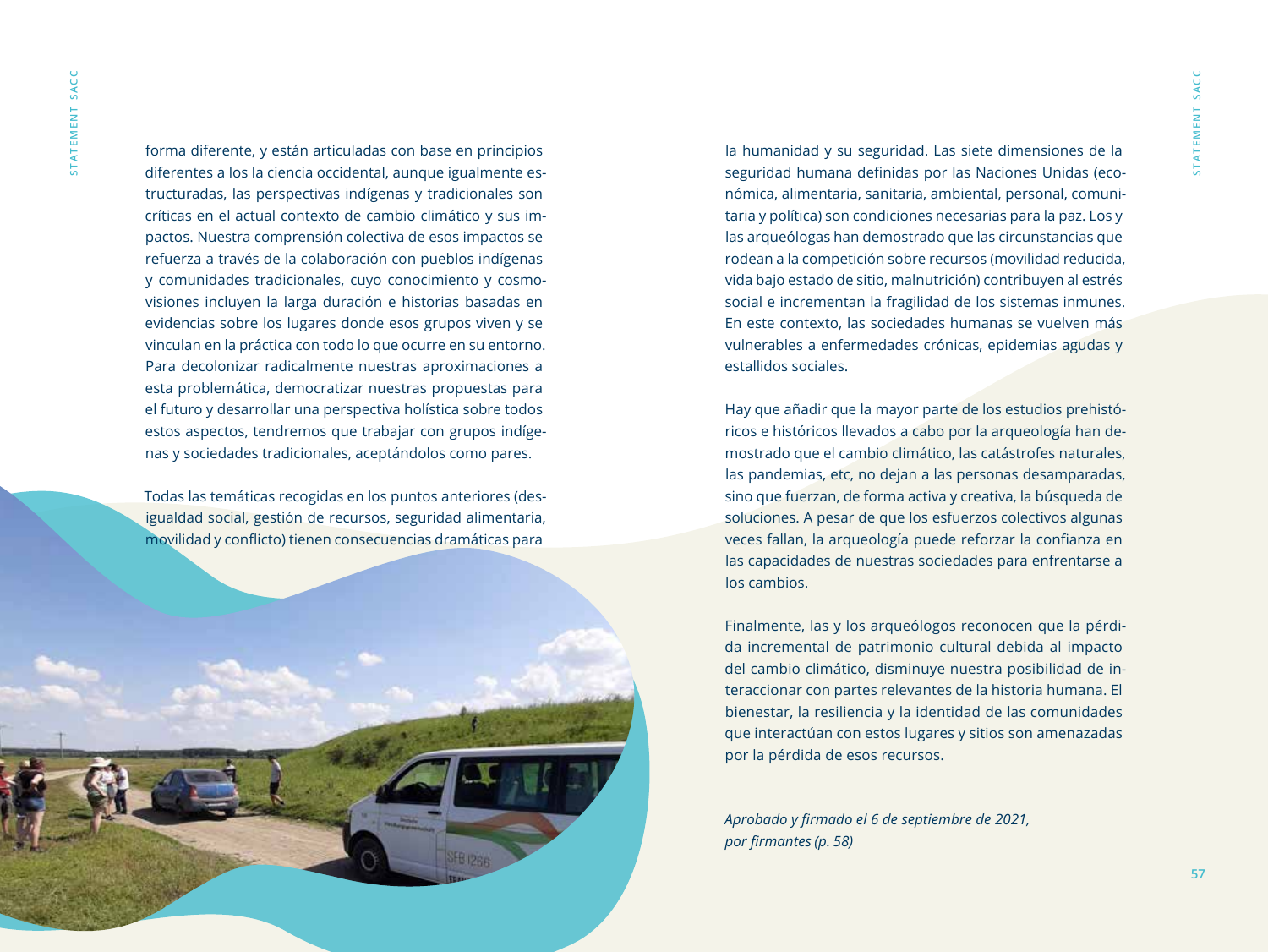### *Signatories*

*Dr. Jeffrey H. Altschul, Statistical Research, Inc. (SRI) Foundation; Coalition for Archaeological Synthesis; Nexus Heritage, USA*

*Dr. Manuel Arroyo-Kalin, Institute of Archaeology, University College London, London, United Kingdom*

*Prof. Dr. Dr. h.c. Eszter Bánffy, Romano-Germania Commission, Frankfurt, Germany; European Association of Archaeologists (EAA)*

*Dr. Jean-François Berger, Faculty of Geography, History, Art History and Tourism, Université Lumière Lyon 2, Lyon, France*

*Prof. Dr. Peter F. Biehl, Department of Anthropology, University of California Santa Cruz, USA; EAA Community of Climate Change and Heritage (CCH); Committee of Social Archaeology of Climate Change (SACC)*

*Prof. Dr. Hans-Rudolf Bork, Institute for Ecosystem Research, University of Kiel, Kiel, Germany*

*Prof. Dr. Shadreck Chirikure, Department of Archaeology, University of Cape Town, Cape Town, South Africa* *Prof. Dr. Felipe Criado-Boado, Institute of Heritage Sciences (Incipit) of the CSIC, Santiago de Compostela, Spain; European Association of Archaeologists*

*Prof. Dr. Charles R. Cobb, Florida Museum of Natural History, Florida, USA*

*Dr. Elin Dalen, Seksjon for internasjonalt samarbeid og verdensarv, Riksantikvaren, Oslo, Norway*

*Dr. Mairi Helen Davies, Historic Environment Scotland, Climate Policy Manager, Edinburgh, Scotland*

*Dr. Walter Dörfler, Institute of Prehistoric and Protohistoric Archaeology, University of Kiel, Kiel, Germany*

*Prof. Dr. Dr. h.c. Frederieke Fless, German Archaeological Institute, Berlin, Germany*

*Prof. Dr. Detlef Gronenborn, Römisch-Germanisches Zentralmuseum (RGZM), Leibniz Research Institute for Archaeology, Mainz, Germany*

*Prof. Dr. Albert Hafner, Institute for Archaeological Sciences, University of Bern, Bern, Switzerland*

SIGNATORIES STATEMENT SACC

SIGNATORIES STATEMENT

SACC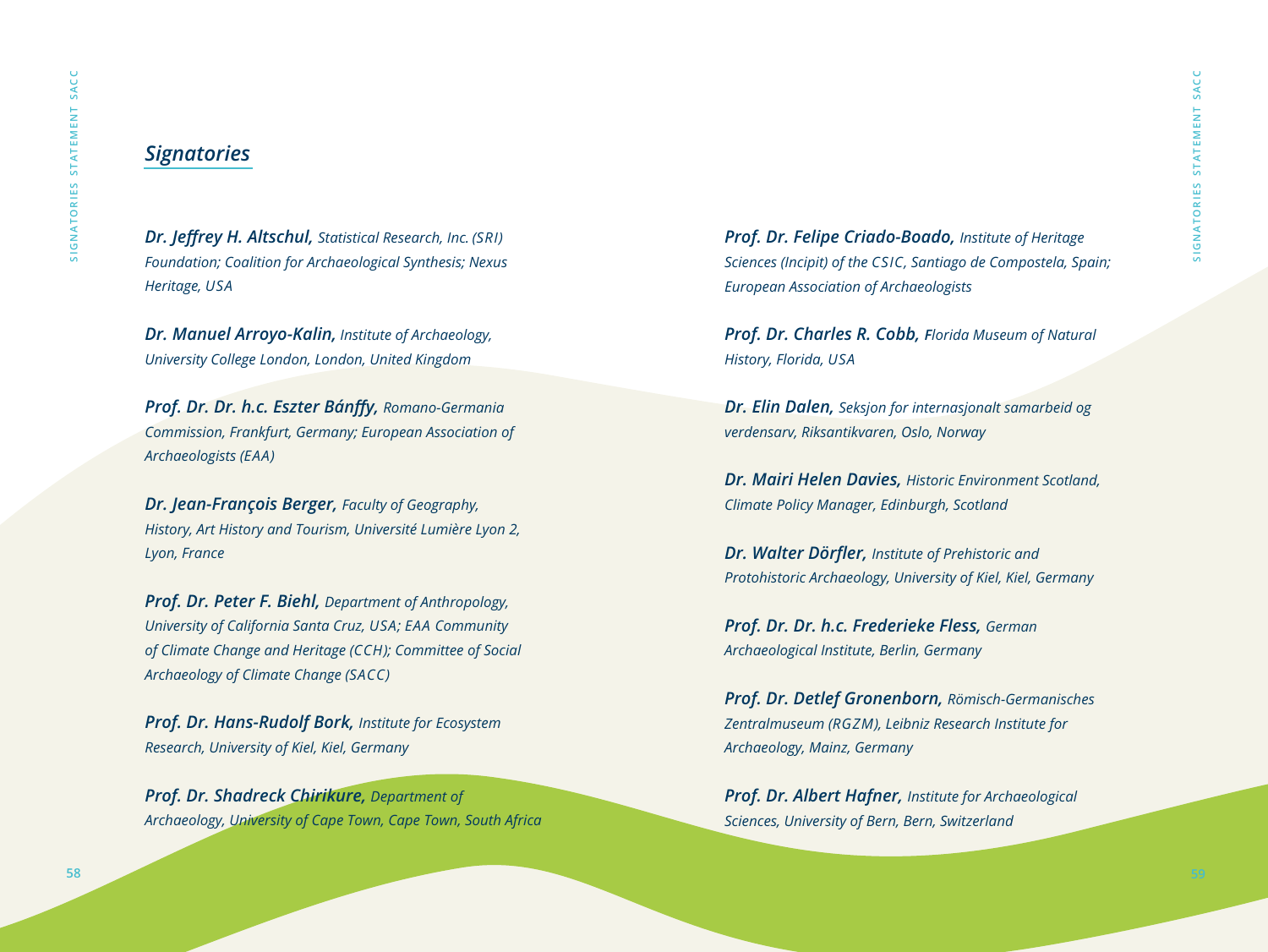*Prof. Dr. Elisabeth Hildebrand, Society of Africanist Archaeologists (SAfA); Department of Anthropology, Stony Brook University, Stony Brook, USA*

*Dr. Jørgen Hollesen, The National Museum of Denmark, Department of Environmental Archaeology and Material Sciences, Copenhagen, Denmark; International Polar Heritage Committee, Cambridge, United Kingdom*

*Prof. Dr. Wiebke Kirleis, Institute of Prehistoric and Protohistoric Archaeology, University of Kiel, Kiel, Germany*

*Prof. Dr. Timothy A. Kohler, Department of Anthropology, Washington State University, Washington, USA*

*Prof. Dr. Qin Ling, Department of Archaeology and Museology, Peking University (PKU), Peking, China Dr. Elías López-Romero, Department of Prehistory, Ancient History and Archaeology, Universidad Complutense de Madrid (UCM), Madrid, Spain*

*Prof. Dr. Nikolai A. Makarov, Institute of Archaeology, Russian Academy of Sciences, Moscow, Russia*

*Dr. Vibeke Vandrup Martens, Norwegian Institute for Cultural Heritage Research (NIKU), Oslo, Norway, EAA Community for Climate Change and Heritage (CCH)*

*Dr. Sandhya Misra, Birbal Sahni Institute of Palaeosciences, University of Lucknow, Lucknow, India*

*Prof. Dr. Koji Mizoguchi, Faculty of Social and Cultural Studies, Kyushu University, Fukuoka, Japan; World Archaeological Congress (WAC)*

*Prof. Dr. Johannes Müller, Institute of Prehistoric and Protohistoric Archaeology, University of Kiel, Kiel, Germany; Social, Environmental, and Cultural Connectivity in Past Societies (ROOTS Cluster of Excellence), Kiel, Germany; Committee of Social Archaeology of Climate Change (SACC)*

*Prof. Dr. Carole L. Nash, School of Integrated Sciences, Environmental Archaeology Laboratory, James Madison University, USA; Climate Change Task Force, Society of American Archaeology (SAA), Washington, USA*

*Prof. Dr. Grace W. Ngaruiya, Department of Plant and Microbial Sciences, Kenyatta University, Nairobi, Kenya*

*Prof. Dr. Deborah L. Nichols, Department of Anthropology, Dartmouth College, Hanover, USA; Society for American Archaeology (SAA), Washington, USA*

*Dr. Freda Nkirote M'Mbogori, British Institute in Eastern Africa (BIEA), Nairobi, Kenya; Pan-African Archaeological Association and Related studies (PAA)*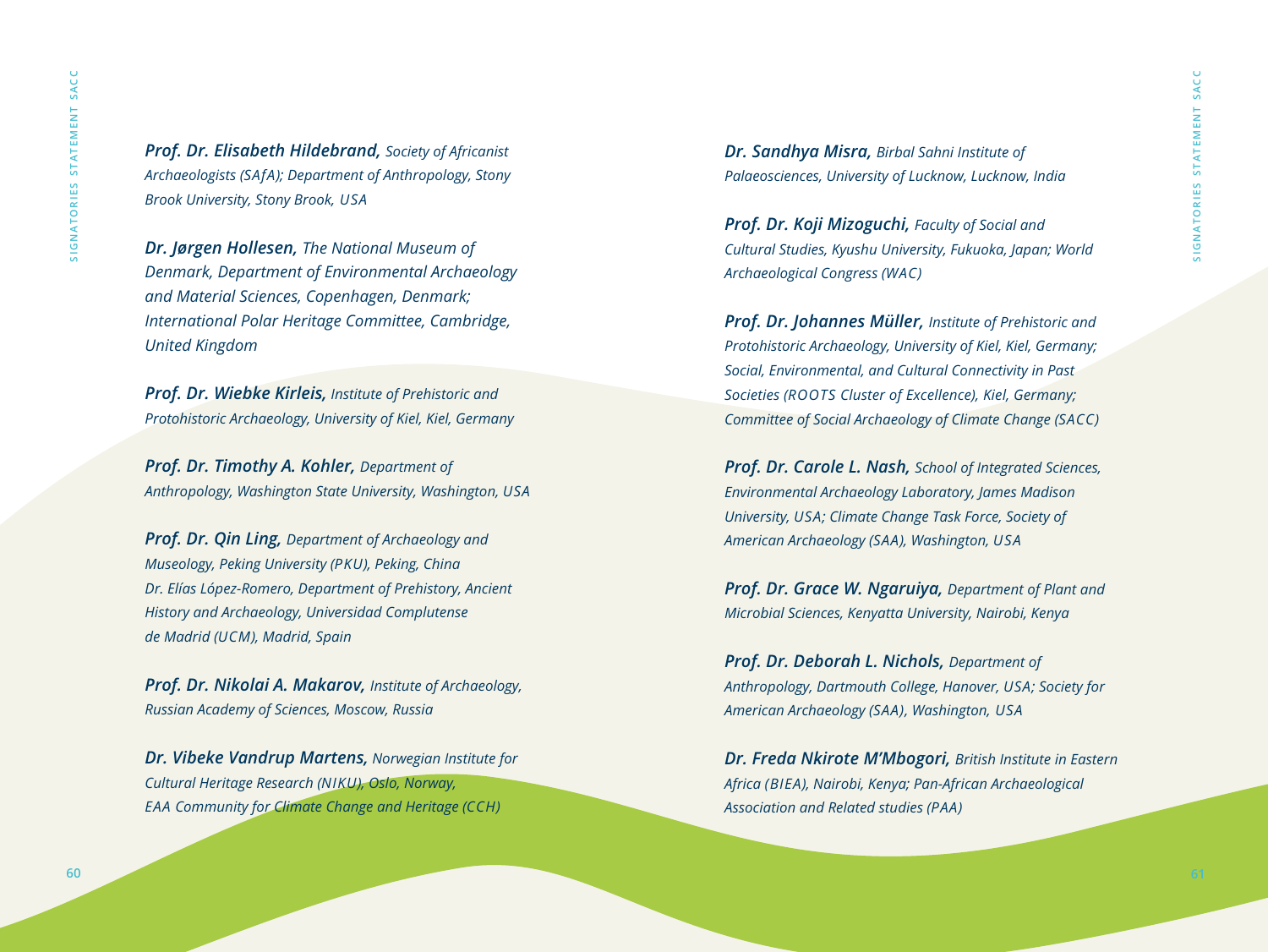*Dr. Ishanlosen Odiaua, International Council on Monuments and Sites Nigeria (ICOMOS-Nigeria), Paris, France*

*Prof. Dr. Konrad Ott, Department of Environmental Philosophy and Ethics, University of Kiel, Kiel, Germany*

*Dr. Teresa Patrício, International Council on Monuments and Sites (ICOMOS), Paris, France*

*Prof. Dr. Dr. h.c. mult. Hermann Parzinger, Prussian Cultural Heritage Foundation, Berlin, Germany*

*Dr. John Peterson, International Council on Monuments and Sites (ICOMOS), Paris, France*

*Dr. Andrew Potts, Climate Change and Heritage Working Group, International Council on Monuments and Sites ICOMOS, Paris France*

*Dr. Marcy Rockman, Climate Change and Heritage Working Group, International Council on Monuments and Sites (ICOMOS), Paris, France*

*Prof. Dr. Daniel H. Sandweiss, Department of Anthropology and Institute for Quaternary Studies, University of Maine, Orono, USA*

*PD Dr. Mara Weinelt, Institute for Prehistoric and Protohistoric Archaeology, University of Kiel, Kiel, Germany; Social, Environmental, and Cultural Connectivity in Past Societies (ROOTS Cluster of Excellence), Kiel, Germany*

*Prof. Dr. Heather A. Wholey, Department of Anthropology, West Chester University of Pennsylvania, USA; Climate Change Task Force, Society for American Archaeology (SAA), Washington, USA*

SIGNATORIES STATEMENT SACC

SIGNATORIES STATEMENT SACC